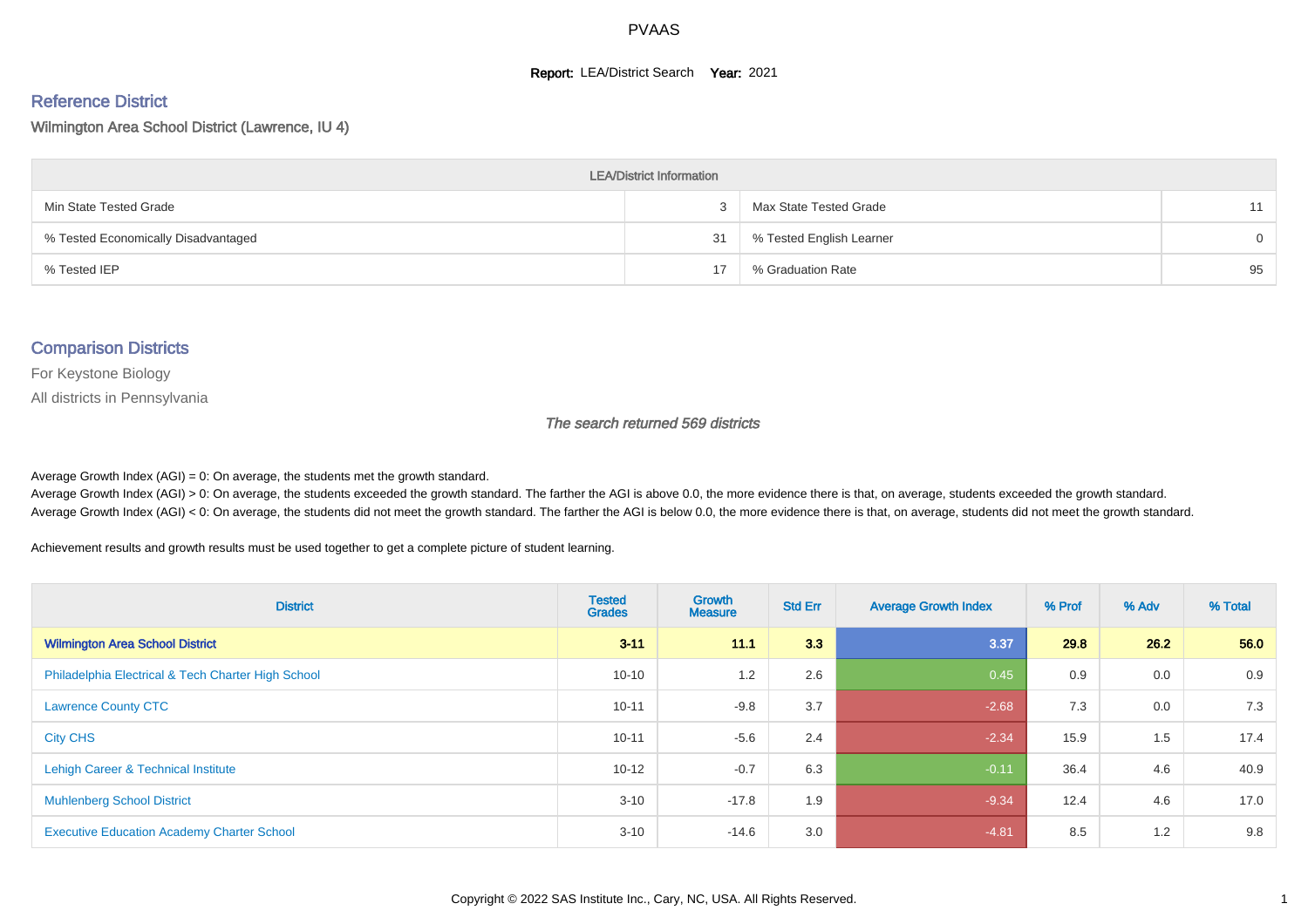| <b>District</b>                               | <b>Tested</b><br><b>Grades</b> | <b>Growth</b><br><b>Measure</b> | <b>Std Err</b> | <b>Average Growth Index</b> | % Prof | % Adv   | % Total |
|-----------------------------------------------|--------------------------------|---------------------------------|----------------|-----------------------------|--------|---------|---------|
| <b>Wilmington Area School District</b>        | $3 - 11$                       | 11.1                            | 3.3            | 3.37                        | 29.8   | 26.2    | 56.0    |
| <b>Chartiers-Houston School District</b>      | $3 - 10$                       | $-16.5$                         | 3.5            | $-4.79$                     | 26.3   | $6.6\,$ | 32.9    |
| <b>Neshannock Township School District</b>    | $3 - 10$                       | $-12.5$                         | 2.7            | $-4.73$                     | 29.0   | 13.0    | 42.0    |
| <b>Mid Valley School District</b>             | $3 - 10$                       | $-11.1$                         | 2.7            | $-4.07$                     | 28.3   | 8.1     | 36.4    |
| <b>Shikellamy School District</b>             | $3 - 10$                       | $-8.3$                          | 2.4            | $-3.42$                     | 20.8   | 18.5    | 39.2    |
| Lackawanna Trail School District              | $3 - 10$                       | $-11.0$                         | 3.3            | $-3.35$                     | 13.1   | 18.0    | 31.2    |
| <b>Wissahickon School District</b>            | $3 - 10$                       | $-5.3$                          | 1.7            | $-3.14$                     | 27.5   | 29.0    | 56.6    |
| Jefferson-Morgan School District              | $3 - 10$                       | $-12.0$                         | 3.9            | $-3.09$                     | 28.6   | 6.1     | 34.7    |
| California Area School District               | $3 - 10$                       | $-13.7$                         | 4.5            | $-3.06$                     | 41.7   | 16.7    | 58.3    |
| <b>Avonworth School District</b>              | $3 - 10$                       | $-6.2$                          | 2.3            | $-2.68$                     | 35.9   | 14.1    | 50.0    |
| <b>Antietam School District</b>               | $3 - 10$                       | $-9.5$                          | 3.7            | $-2.57$                     | 20.9   | 1.5     | 22.4    |
| <b>Carmichaels Area School District</b>       | $3 - 10$                       | $-7.0$                          | 3.1            | $-2.30$                     | 17.8   | 9.6     | 27.4    |
| <b>Yough School District</b>                  | $3 - 10$                       | $-6.2$                          | 2.7            | $-2.27$                     | 28.9   | $8.8\,$ | 37.7    |
| <b>Wyoming Area School District</b>           | $3 - 10$                       | $-5.5$                          | 2.5            | $-2.21$                     | 32.0   | 9.6     | 41.6    |
| <b>West Middlesex Area School District</b>    | $3 - 10$                       | $-7.4$                          | 3.5            | $-2.11$                     | 32.0   | 9.6     | 41.6    |
| <b>Cambria Heights School District</b>        | $3 - 10$                       | $-6.2$                          | 2.9            | $-2.11$                     | 25.0   | 13.0    | 38.0    |
| <b>Sto-Rox School District</b>                | $3 - 10$                       | $-7.0$                          | 3.5            | $-1.99$                     | 3.2    | 0.0     | 3.2     |
| <b>Shanksville-Stonycreek School District</b> | $3 - 10$                       | $-8.6$                          | 5.5            | $-1.55$                     | 17.6   | 23.5    | 41.2    |
| <b>Troy Area School District</b>              | $3 - 10$                       | $-4.7$                          | 3.2            | $-1.46$                     | 22.8   | 16.5    | 39.2    |
| <b>Northeast Bradford School District</b>     | $3 - 10$                       | $-5.0$                          | 3.7            | $-1.35$                     | 30.6   | 4.8     | 35.5    |
| <b>Rose Tree Media School District</b>        | $3 - 10$                       | $-2.8$                          | 2.1            | $-1.33$                     | 35.2   | 29.6    | 64.8    |
| <b>Beaver Area School District</b>            | $3 - 10$                       | $-3.0$                          | 2.5            | $-1.16$                     | 25.8   | 27.8    | 53.6    |
| <b>Harmony Area School District</b>           | $3 - 10$                       | $-5.7$                          | 5.0            | $-1.13$                     | 33.3   | 0.0     | 33.3    |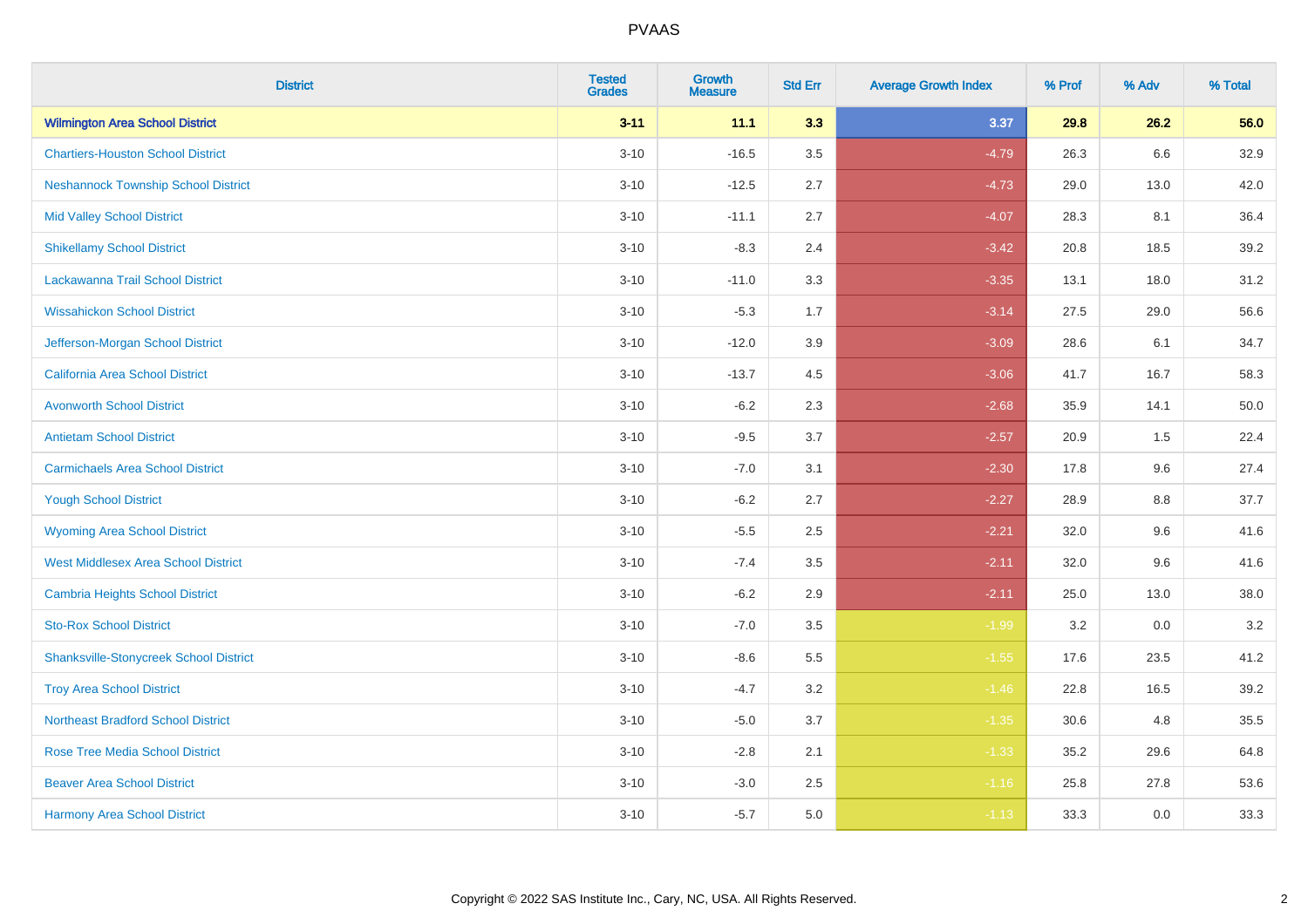| <b>District</b>                            | <b>Tested</b><br><b>Grades</b> | <b>Growth</b><br><b>Measure</b> | <b>Std Err</b> | <b>Average Growth Index</b> | % Prof | % Adv | % Total |
|--------------------------------------------|--------------------------------|---------------------------------|----------------|-----------------------------|--------|-------|---------|
| <b>Wilmington Area School District</b>     | $3 - 11$                       | 11.1                            | 3.3            | 3.37                        | 29.8   | 26.2  | 56.0    |
| <b>Moshannon Valley School District</b>    | $3 - 10$                       | $-5.1$                          | 4.6            | $-1.12$                     | 25.0   | 12.5  | 37.5    |
| <b>Mahanoy Area School District</b>        | $3 - 10$                       | $-3.4$                          | 3.1            | $-1.07$                     | 21.4   | 8.6   | 30.0    |
| <b>Northwest Area School District</b>      | $3 - 10$                       | $-3.2$                          | 3.3            | $-0.97$                     | 30.4   | 13.0  | 43.5    |
| <b>Propel Charter School-Montour</b>       | $3 - 10$                       | $-3.4$                          | 3.6            | $-0.93$                     | 7.7    | 0.0   | 7.7     |
| <b>Mount Union Area School District</b>    | $3 - 10$                       | $-2.5$                          | 2.8            | $-0.89$                     | 19.8   | 5.8   | 25.6    |
| <b>Reynolds School District</b>            | $3 - 10$                       | $-3.0$                          | 3.5            | $-0.87$                     | 27.3   | 9.1   | 36.4    |
| <b>Carbondale Area School District</b>     | $3 - 10$                       | $-2.8$                          | 3.2            | $-0.87$                     | 27.5   | 2.9   | 30.4    |
| <b>Valley Grove School District</b>        | $3 - 10$                       | $-4.0$                          | 5.5            | $-0.72$                     | 68.4   | 15.8  | 84.2    |
| <b>Tri-Valley School District</b>          | $3 - 10$                       | $-2.7$                          | 3.9            | $-0.69$                     | 31.0   | 9.5   | 40.5    |
| <b>Monessen City School District</b>       | $3 - 10$                       | $-3.9$                          | 5.6            | $-0.69$                     | 21.0   | 10.5  | 31.6    |
| <b>Southeastern Greene School District</b> | $3 - 10$                       | $-2.3$                          | 4.4            | $-0.53$                     | 29.0   | 9.7   | 38.7    |
| <b>Clearfield Area School District</b>     | $3 - 10$                       | $-1.3$                          | 3.7            | $-0.34$                     | 43.9   | 24.6  | 68.4    |
| <b>MaST Community Charter School</b>       | $3 - 10$                       | $-0.9$                          | 2.5            | $-0.34$                     | 25.0   | 21.6  | 46.6    |
| <b>Ferndale Area School District</b>       | $3 - 10$                       | $-1.1$                          | 4.1            | $-0.27$                     | 21.0   | 7.9   | 29.0    |
| <b>Fort Cherry School District</b>         | $3 - 10$                       | $-0.7$                          | 3.1            | $-0.21$                     | 30.6   | 14.1  | 44.7    |
| <b>Portage Area School District</b>        | $3 - 10$                       | $-0.5$                          | 3.3            | $-0.14$                     | 27.0   | 20.6  | 47.6    |
| <b>Freeport Area School District</b>       | $3 - 10$                       | $-0.2$                          | 2.1            | $-0.10$                     | 37.4   | 29.8  | 67.2    |
| <b>Garnet Valley School District</b>       | $3 - 10$                       | 0.2                             | 1.7            | 0.13                        | 34.9   | 26.4  | 61.3    |
| Marion Center Area School District         | $3 - 10$                       | 0.8                             | 2.9            | 0.27                        | 23.3   | 11.1  | 34.4    |
| South Williamsport Area School District    | $3 - 10$                       | 0.9                             | 3.1            | 0.31                        | 38.4   | 11.6  | 50.0    |
| <b>MaST Community Charter School II</b>    | $3 - 10$                       | 1.4                             | 3.0            | 0.45                        | 16.1   | 4.6   | 20.7    |
| <b>Abington School District</b>            | $3 - 10$                       | 0.9                             | 1.6            | 0.57                        | 29.7   | 28.7  | 58.4    |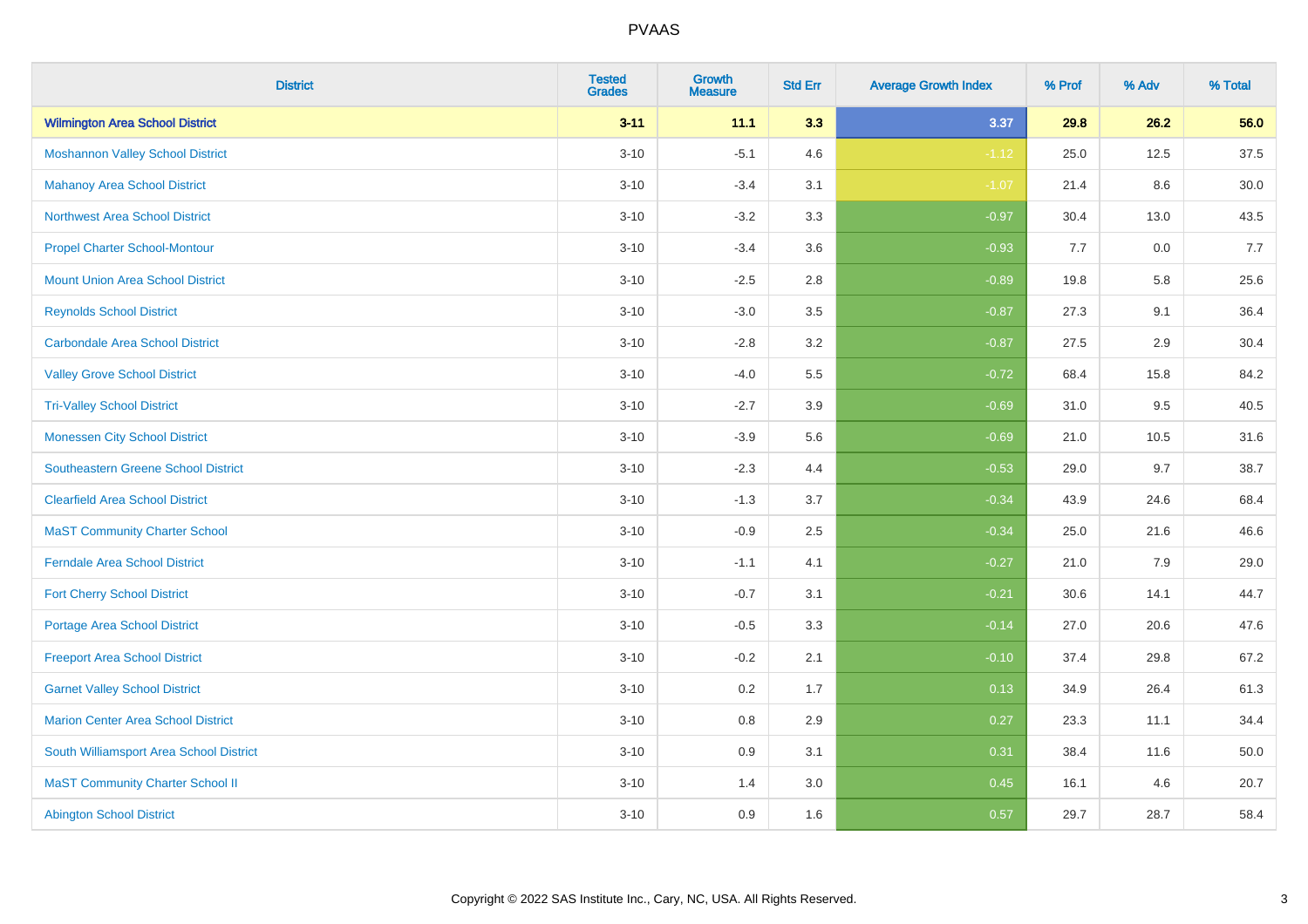| <b>District</b>                                    | <b>Tested</b><br><b>Grades</b> | <b>Growth</b><br><b>Measure</b> | <b>Std Err</b> | <b>Average Growth Index</b> | % Prof | % Adv | % Total |
|----------------------------------------------------|--------------------------------|---------------------------------|----------------|-----------------------------|--------|-------|---------|
| <b>Wilmington Area School District</b>             | $3 - 11$                       | 11.1                            | 3.3            | 3.37                        | 29.8   | 26.2  | 56.0    |
| <b>Sullivan County School District</b>             | $3 - 10$                       | 2.5                             | 4.3            | 0.58                        | 43.6   | 7.7   | 51.3    |
| <b>Bethlehem-Center School District</b>            | $3 - 10$                       | 2.1                             | 3.5            | 0.59                        | 32.3   | 4.6   | 36.9    |
| <b>Belmont Charter School</b>                      | $3 - 10$                       | 2.2                             | 3.4            | 0.64                        | 5.3    | 1.8   | 7.0     |
| <b>Centennial School District</b>                  | $3 - 10$                       | 1.5                             | 1.5            | 0.98                        | 23.6   | 12.4  | 36.0    |
| <b>Southeast Delco School District</b>             | $3 - 10$                       | 3.9                             | 3.5            | 1.12                        | 18.6   | 3.4   | 22.0    |
| <b>Bellwood-Antis School District</b>              | $3 - 10$                       | 3.5                             | 2.8            | 1.24                        | 40.9   | 19.4  | 60.2    |
| <b>Bloomsburg Area School District</b>             | $3 - 10$                       | 4.3                             | 3.4            | 1.26                        | 36.5   | 20.6  | 57.1    |
| <b>Mastery Charter School - Thomas Campus</b>      | $3 - 10$                       | 7.9                             | 5.7            | 1.39                        | 12.5   | 0.0   | 12.5    |
| <b>Central Valley School District</b>              | $3 - 10$                       | 4.7                             | 2.6            | 1.83                        | 37.8   | 18.5  | 56.3    |
| <b>Benton Area School District</b>                 | $3 - 10$                       | 8.1                             | 4.0            | 2.01                        | 35.7   | 28.6  | 64.3    |
| <b>Wallingford-Swarthmore School District</b>      | $3 - 10$                       | 5.0                             | 2.2            | 2.25                        | 33.3   | 37.1  | 70.4    |
| <b>Glendale School District</b>                    | $3 - 10$                       | 7.9                             | 3.5            | 2.25                        | 42.6   | 9.3   | 51.8    |
| <b>Commonwealth Charter Academy Charter School</b> | $3 - 10$                       | 4.2                             | 1.6            | 2.68                        | 27.0   | 15.6  | 42.5    |
| South Butler County School District                | $3 - 10$                       | 6.3                             | 2.2            | 2.80                        | 37.8   | 19.2  | 57.0    |
| Allegheny-Clarion Valley School District           | $3 - 10$                       | 12.3                            | 4.1            | 3.03                        | 33.3   | 19.0  | 52.4    |
| <b>Kane Area School District</b>                   | $3 - 10$                       | 8.8                             | 2.9            | 3.07                        | 31.4   | 19.8  | 51.2    |
| <b>Mars Area School District</b>                   | $3 - 10$                       | 6.6                             | 1.9            | 3.45                        | 36.7   | 32.4  | 69.1    |
| <b>Tredyffrin-Easttown School District</b>         | $3 - 10$                       | 8.7                             | 2.4            | 3.57                        | 35.2   | 35.8  | 71.0    |
| Maritime Academy Charter School                    | $3 - 10$                       | 13.2                            | 3.1            | 4.29                        | 24.0   | 1.3   | 25.3    |
| <b>Montrose Area School District</b>               | $3 - 10$                       | 12.3                            | 2.8            | 4.41                        | 37.8   | 28.9  | 66.7    |
| <b>Pennridge School District</b>                   | $3 - 10$                       | 7.4                             | 1.5            | 5.10                        | 32.0   | 27.6  | 59.6    |
| <b>Fleetwood Area School District</b>              | $3 - 10$                       | 10.4                            | 2.0            | 5.19                        | 31.7   | 25.8  | 57.5    |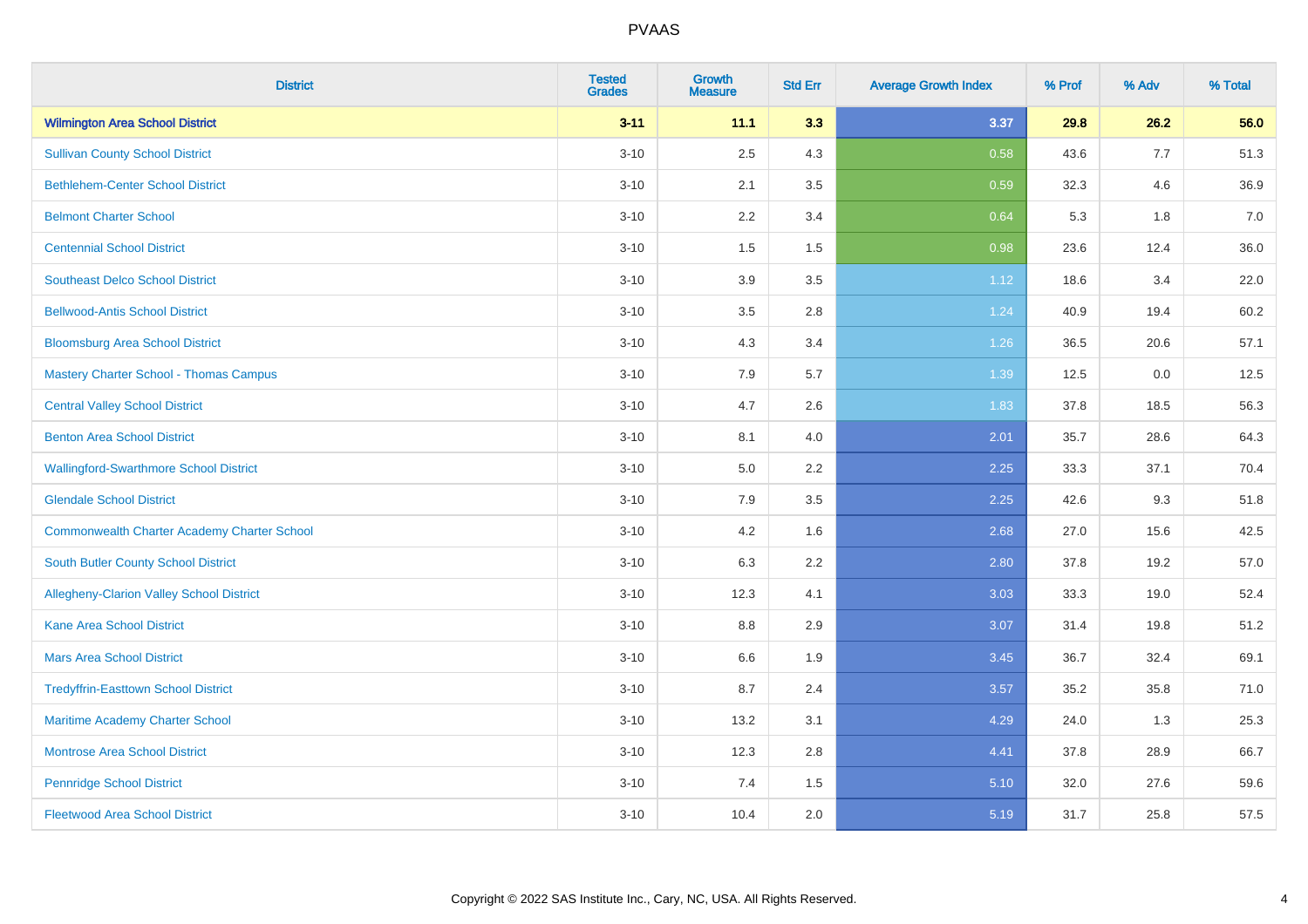| <b>District</b>                              | <b>Tested</b><br><b>Grades</b> | <b>Growth</b><br><b>Measure</b> | <b>Std Err</b> | <b>Average Growth Index</b> | % Prof | % Adv | % Total |
|----------------------------------------------|--------------------------------|---------------------------------|----------------|-----------------------------|--------|-------|---------|
| <b>Wilmington Area School District</b>       | $3 - 11$                       | 11.1                            | 3.3            | 3.37                        | 29.8   | 26.2  | 56.0    |
| <b>Avon Grove School District</b>            | $3 - 10$                       | 7.6                             | 1.4            | 5.29                        | 33.7   | 33.2  | 67.0    |
| <b>Blue Mountain School District</b>         | $3 - 10$                       | 12.2                            | 2.1            | 5.81                        | 30.7   | 26.1  | 56.8    |
| <b>Collegium Charter School</b>              | $3 - 10$                       | 21.2                            | 2.6            | 8.18                        | 25.4   | 16.4  | 41.8    |
| <b>Derry Township School District</b>        | $3 - 10$                       | 20.1                            | 2.0            | 10.20                       | 32.8   | 46.9  | 79.7    |
| <b>Pittsburgh School District</b>            | $3 - 11$                       | $-13.0$                         | 1.1            | $-12.25$                    | 16.1   | 6.5   | 22.6    |
| <b>Butler Area School District</b>           | $3 - 11$                       | $-14.1$                         | 1.5            | $-9.60$                     | 26.4   | 11.1  | 37.5    |
| <b>North Hills School District</b>           | $3 - 11$                       | $-15.8$                         | 1.8            | $-8.84$                     | 26.4   | 19.8  | 46.2    |
| <b>Cheltenham School District</b>            | $3 - 11$                       | $-17.6$                         | 2.0            | $-8.74$                     | 24.4   | 8.3   | 32.6    |
| <b>Williamsport Area School District</b>     | $3 - 11$                       | $-11.7$                         | 1.4            | $-8.29$                     | 18.2   | 10.5  | 28.7    |
| <b>Greater Latrobe School District</b>       | $3 - 11$                       | $-14.1$                         | 2.0            | $-7.14$                     | 41.0   | 12.6  | 53.6    |
| <b>Kennett Consolidated School District</b>  | $3 - 11$                       | $-10.4$                         | 1.7            | $-6.27$                     | 28.7   | 14.0  | 42.7    |
| <b>Big Beaver Falls Area School District</b> | $3 - 11$                       | $-17.9$                         | 2.8            | $-6.27$                     | 9.4    | 2.8   | 12.2    |
| <b>Coatesville Area School District</b>      | $3 - 11$                       | $-9.5$                          | 1.6            | $-5.81$                     | 12.8   | 3.3   | 16.2    |
| <b>Central Cambria School District</b>       | $3 - 11$                       | $-12.7$                         | 2.3            | $-5.61$                     | 19.4   | 7.4   | 26.9    |
| <b>Aliquippa School District</b>             | $3 - 11$                       | $-20.0$                         | 3.6            | $-5.54$                     | 1.7    | 0.0   | 1.7     |
| <b>Frazier School District</b>               | $3 - 11$                       | $-18.9$                         | 3.4            | $-5.49$                     | 18.3   | 1.4   | 19.7    |
| <b>Washington School District</b>            | $3 - 11$                       | $-15.9$                         | 2.9            | $-5.44$                     | 12.9   | 1.7   | 14.7    |
| Philadelphia Academy Charter School          | $3 - 11$                       | $-14.7$                         | 2.7            | $-5.42$                     | 21.6   | 3.9   | 25.5    |
| <b>Bristol Township School District</b>      | $3 - 11$                       | $-7.4$                          | 1.4            | $-5.32$                     | 13.8   | 4.6   | 18.4    |
| <b>Wilkes-Barre Area School District</b>     | $3 - 11$                       | $-12.4$                         | 2.4            | $-5.18$                     | 14.2   | 3.7   | 17.9    |
| <b>East Lycoming School District</b>         | $3 - 11$                       | $-10.9$                         | 2.1            | $-5.08$                     | 22.5   | 8.2   | 30.8    |
| Meyersdale Area School District              | $3 - 11$                       | $-16.1$                         | 3.3            | $-4.94$                     | 20.3   | 5.8   | 26.1    |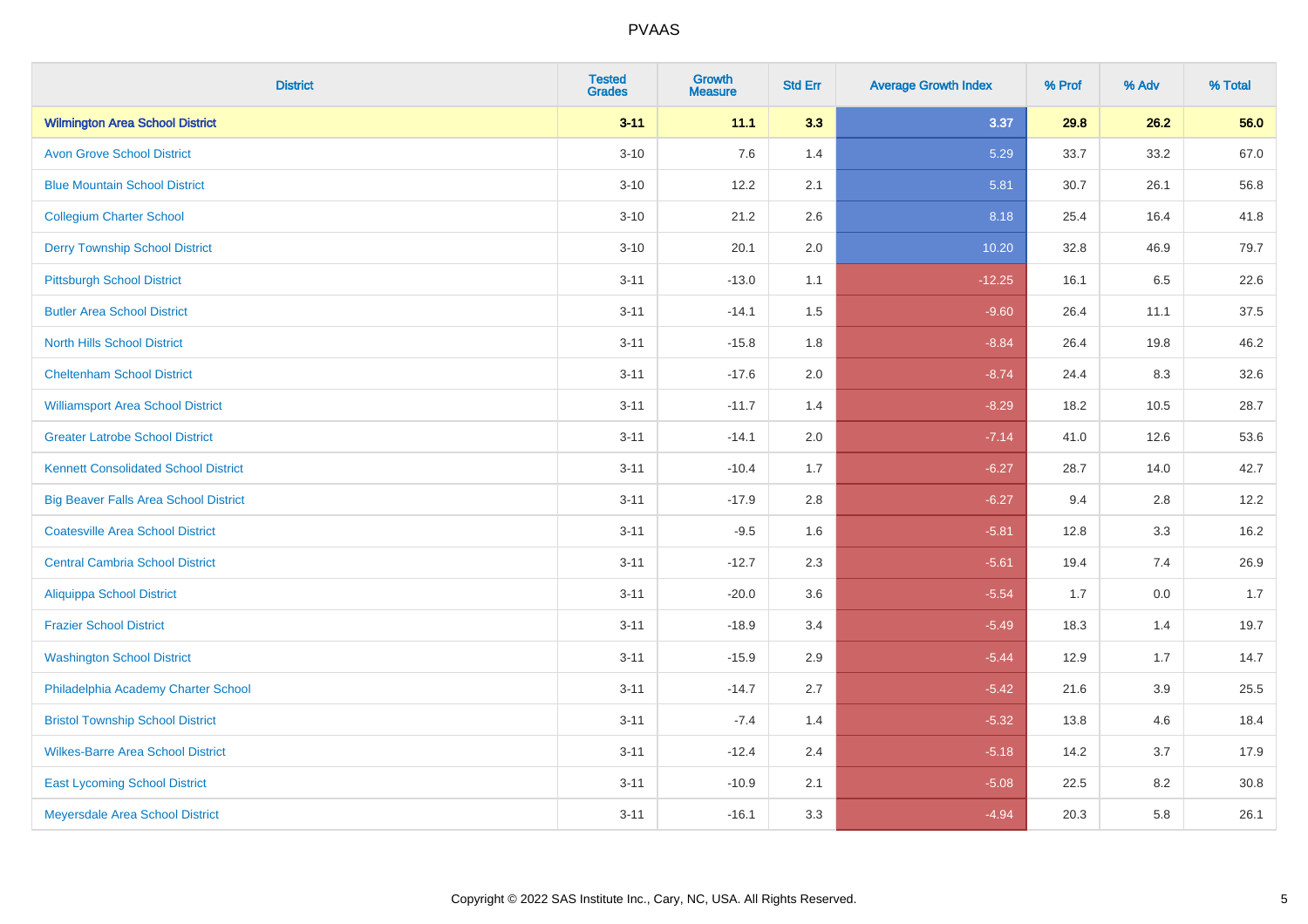| <b>District</b>                               | <b>Tested</b><br><b>Grades</b> | <b>Growth</b><br><b>Measure</b> | <b>Std Err</b> | <b>Average Growth Index</b> | % Prof | % Adv   | % Total |
|-----------------------------------------------|--------------------------------|---------------------------------|----------------|-----------------------------|--------|---------|---------|
| <b>Wilmington Area School District</b>        | $3 - 11$                       | 11.1                            | 3.3            | 3.37                        | 29.8   | 26.2    | 56.0    |
| <b>Trinity Area School District</b>           | $3 - 11$                       | $-8.7$                          | 1.8            | $-4.87$                     | 20.9   | 9.8     | 30.8    |
| <b>Girard School District</b>                 | $3 - 11$                       | $-12.3$                         | 2.6            | $-4.76$                     | 29.7   | 18.9    | 48.6    |
| <b>Fannett-Metal School District</b>          | $3 - 11$                       | $-22.3$                         | 4.8            | $-4.65$                     | 16.4   | 6.6     | 23.0    |
| <b>Derry Area School District</b>             | $3 - 11$                       | $-11.8$                         | 2.6            | $-4.53$                     | 34.8   | 6.1     | 40.9    |
| <b>Northwestern School District</b>           | $3 - 11$                       | $-14.6$                         | 3.2            | $-4.51$                     | 32.5   | 13.7    | 46.2    |
| <b>Dunmore School District</b>                | $3 - 11$                       | $-12.2$                         | 2.7            | $-4.51$                     | 15.0   | 5.3     | 20.4    |
| <b>Hanover Public School District</b>         | $3 - 11$                       | $-12.4$                         | 2.7            | $-4.50$                     | 22.7   | 6.2     | 28.9    |
| Jim Thorpe Area School District               | $3 - 11$                       | $-10.9$                         | 2.4            | $-4.48$                     | 19.5   | $6.0\,$ | 25.5    |
| <b>Greenville Area School District</b>        | $3 - 11$                       | $-13.2$                         | 3.0            | $-4.45$                     | 32.1   | 4.6     | 36.7    |
| <b>Chambersburg Area School District</b>      | $3 - 11$                       | $-5.6$                          | 1.3            | $-4.42$                     | 24.2   | 15.2    | 39.4    |
| <b>General Mclane School District</b>         | $3 - 11$                       | $-10.7$                         | 2.4            | $-4.40$                     | 34.0   | 15.6    | 49.6    |
| <b>Big Spring School District</b>             | $3 - 11$                       | $-9.8$                          | 2.3            | $-4.32$                     | 23.6   | 12.9    | 36.5    |
| <b>Central Dauphin School District</b>        | $3 - 11$                       | $-5.2$                          | 1.2            | $-4.24$                     | 29.3   | 8.7     | 38.0    |
| <b>Chartiers Valley School District</b>       | $3 - 11$                       | $-9.1$                          | 2.1            | $-4.23$                     | 20.7   | 17.4    | 38.0    |
| <b>Central Fulton School District</b>         | $3 - 11$                       | $-13.3$                         | 3.2            | $-4.20$                     | 18.1   | 9.7     | 27.8    |
| <b>Williamsburg Community School District</b> | $3 - 11$                       | $-16.9$                         | 4.1            | $-4.14$                     | 22.4   | $0.0\,$ | 22.4    |
| <b>Moniteau School District</b>               | $3 - 11$                       | $-11.8$                         | 2.9            | $-4.07$                     | 22.6   | 5.0     | 27.6    |
| <b>Mcguffey School District</b>               | $3 - 11$                       | $-12.1$                         | 3.0            | $-4.06$                     | 12.8   | 5.9     | 18.6    |
| <b>Southmoreland School District</b>          | $3 - 11$                       | $-12.5$                         | 3.1            | $-4.04$                     | 33.3   | 15.5    | 48.8    |
| <b>Milton Area School District</b>            | $3 - 11$                       | $-10.1$                         | 2.5            | $-4.04$                     | 23.0   | 11.3    | 34.2    |
| <b>Deer Lakes School District</b>             | $3 - 11$                       | $-10.0$                         | 2.5            | $-4.02$                     | 27.7   | 9.9     | 37.6    |
| <b>Ellwood City Area School District</b>      | $3 - 11$                       | $-12.5$                         | 3.1            | $-4.00$                     | 26.7   | 8.7     | 35.4    |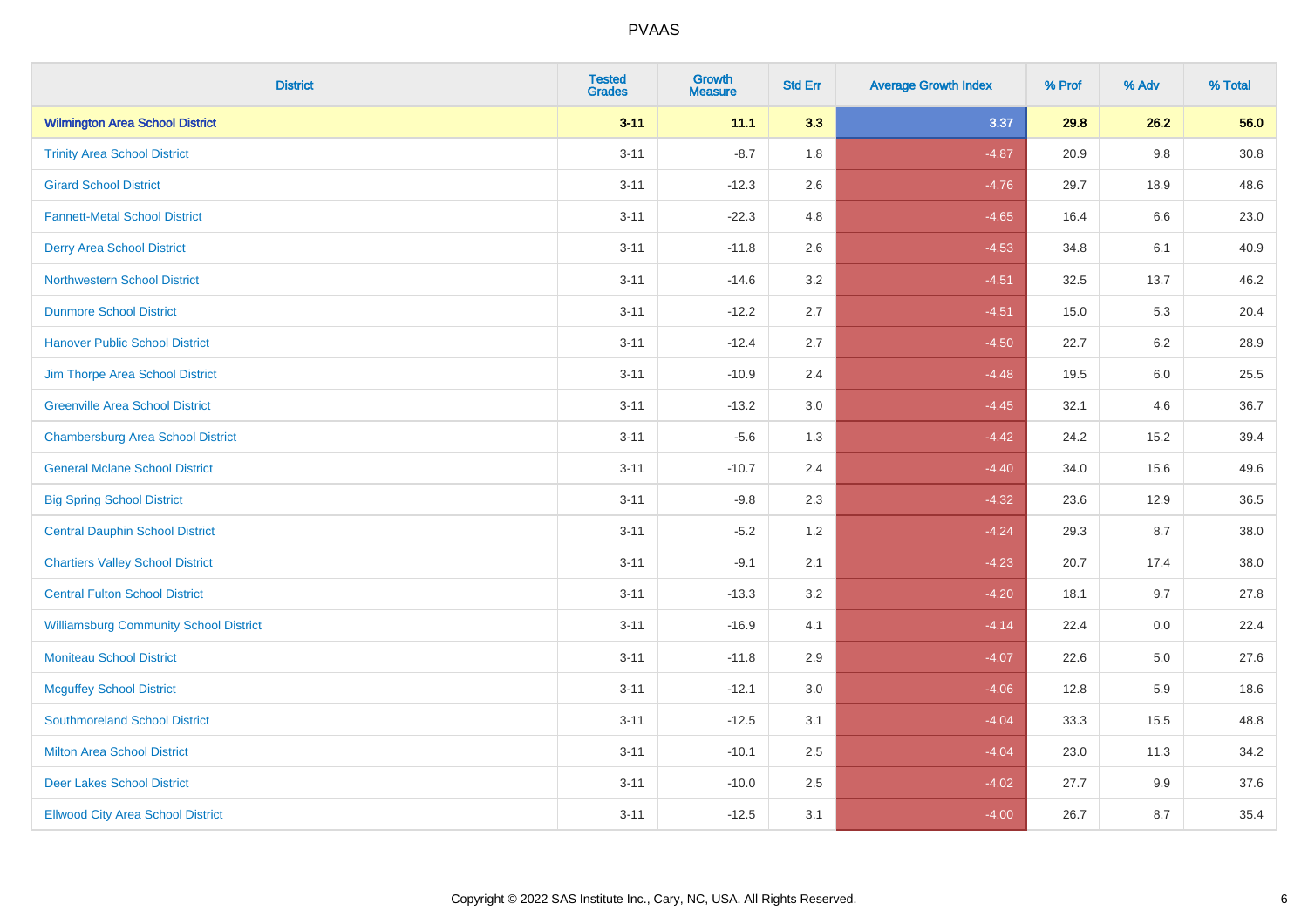| <b>District</b>                           | <b>Tested</b><br><b>Grades</b> | <b>Growth</b><br><b>Measure</b> | <b>Std Err</b> | <b>Average Growth Index</b> | % Prof | % Adv | % Total |
|-------------------------------------------|--------------------------------|---------------------------------|----------------|-----------------------------|--------|-------|---------|
| <b>Wilmington Area School District</b>    | $3 - 11$                       | 11.1                            | 3.3            | 3.37                        | 29.8   | 26.2  | 56.0    |
| <b>Plum Borough School District</b>       | $3 - 11$                       | $-9.4$                          | 2.4            | $-3.98$                     | 32.9   | 27.4  | 60.4    |
| <b>Windber Area School District</b>       | $3 - 11$                       | $-11.9$                         | 3.0            | $-3.94$                     | 41.0   | 10.3  | 51.3    |
| <b>Bethlehem Area School District</b>     | $3 - 11$                       | $-4.5$                          | 1.1            | $-3.91$                     | 20.4   | 11.3  | 31.7    |
| <b>Tacony Academy Charter School</b>      | $3 - 11$                       | $-12.9$                         | 3.3            | $-3.90$                     | 8.6    | 1.4   | 10.0    |
| <b>Pittston Area School District</b>      | $3 - 11$                       | $-8.2$                          | 2.2            | $-3.75$                     | 26.7   | 14.8  | 41.5    |
| <b>Mohawk Area School District</b>        | $3 - 11$                       | $-10.5$                         | 2.8            | $-3.75$                     | 35.1   | 10.6  | 45.7    |
| <b>Shade-Central City School District</b> | $3 - 11$                       | $-14.6$                         | 4.0            | $-3.68$                     | 9.6    | 0.0   | 9.6     |
| Morrisville Borough School District       | $3 - 11$                       | $-13.1$                         | 3.7            | $-3.52$                     | 4.9    | 1.6   | 6.6     |
| Mechanicsburg Area School District        | $3 - 11$                       | $-5.7$                          | 1.6            | $-3.48$                     | 35.1   | 16.0  | 51.2    |
| <b>South Park School District</b>         | $3 - 11$                       | $-8.8$                          | 2.5            | $-3.46$                     | 28.1   | 17.0  | 45.2    |
| <b>Burgettstown Area School District</b>  | $3 - 11$                       | $-11.2$                         | 3.2            | $-3.46$                     | 16.0   | 2.7   | 18.7    |
| <b>Ligonier Valley School District</b>    | $3 - 11$                       | $-10.8$                         | 3.1            | $-3.43$                     | 34.1   | 5.8   | 39.9    |
| <b>Mount Carmel Area School District</b>  | $3 - 11$                       | $-7.9$                          | 2.3            | $-3.38$                     | 18.2   | 4.4   | 22.6    |
| East Stroudsburg Area School District     | $3 - 11$                       | $-4.9$                          | 1.4            | $-3.38$                     | 22.7   | 12.5  | 35.2    |
| <b>Riverview School District</b>          | $3 - 11$                       | $-13.0$                         | 4.0            | $-3.29$                     | 43.1   | 7.8   | 51.0    |
| <b>Canon-Mcmillan School District</b>     | $3 - 11$                       | $-5.0$                          | 1.5            | $-3.25$                     | 30.8   | 28.5  | 59.3    |
| <b>Somerset Area School District</b>      | $3 - 11$                       | $-7.6$                          | 2.4            | $-3.17$                     | 21.0   | 14.5  | 35.5    |
| <b>Parkland School District</b>           | $3 - 11$                       | $-3.7$                          | 1.2            | $-3.17$                     | 31.4   | 30.6  | 62.0    |
| <b>Keystone Oaks School District</b>      | $3 - 11$                       | $-7.2$                          | 2.3            | $-3.14$                     | 30.0   | 11.1  | 41.0    |
| <b>Hanover Area School District</b>       | $3 - 11$                       | $-14.7$                         | 4.7            | $-3.13$                     | 12.1   | 3.0   | 15.2    |
| <b>Greensburg Salem School District</b>   | $3 - 11$                       | $-6.9$                          | 2.2            | $-3.06$                     | 30.3   | 13.3  | 43.6    |
| Gettysburg Area School District           | $3 - 11$                       | $-6.0$                          | 2.0            | $-3.02$                     | 28.8   | 19.6  | 48.5    |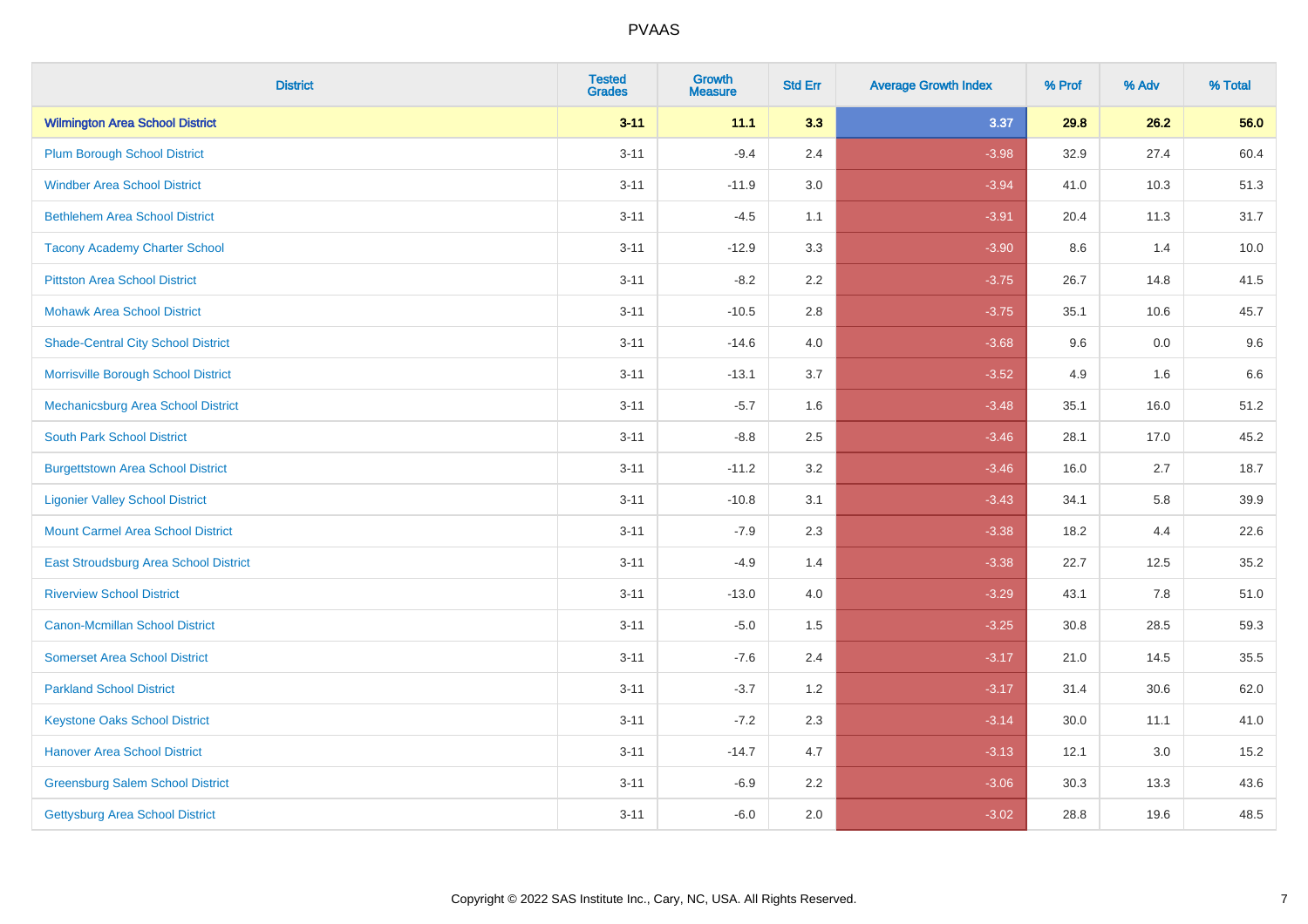| <b>District</b>                              | <b>Tested</b><br><b>Grades</b> | <b>Growth</b><br><b>Measure</b> | <b>Std Err</b> | <b>Average Growth Index</b> | % Prof | % Adv   | % Total |
|----------------------------------------------|--------------------------------|---------------------------------|----------------|-----------------------------|--------|---------|---------|
| <b>Wilmington Area School District</b>       | $3 - 11$                       | 11.1                            | 3.3            | 3.37                        | 29.8   | 26.2    | 56.0    |
| <b>Corry Area School District</b>            | $3 - 11$                       | $-6.8$                          | 2.3            | $-3.01$                     | 24.0   | $8.8\,$ | 32.8    |
| <b>Carlisle Area School District</b>         | $3 - 11$                       | $-5.2$                          | 1.7            | $-2.99$                     | 28.0   | 19.3    | 47.3    |
| <b>Montour School District</b>               | $3 - 11$                       | $-6.1$                          | 2.1            | $-2.95$                     | 31.8   | 23.6    | 55.3    |
| <b>Baldwin-Whitehall School District</b>     | $3 - 11$                       | $-5.5$                          | 1.9            | $-2.93$                     | 32.0   | 14.7    | 46.7    |
| Mifflinburg Area School District             | $3 - 11$                       | $-6.0$                          | 2.1            | $-2.87$                     | 32.7   | 13.3    | 46.0    |
| <b>Berwick Area School District</b>          | $3 - 11$                       | $-6.9$                          | 2.4            | $-2.84$                     | 22.3   | 11.5    | 33.8    |
| Southern Columbia Area School District       | $3 - 11$                       | $-8.5$                          | 3.0            | $-2.83$                     | 30.5   | 12.8    | 43.3    |
| <b>Sharon City School District</b>           | $3 - 11$                       | $-6.5$                          | 2.3            | $-2.79$                     | 13.1   | 5.0     | 18.1    |
| <b>Pottsgrove School District</b>            | $3 - 11$                       | $-5.5$                          | 2.0            | $-2.78$                     | 28.6   | 10.3    | 38.8    |
| <b>Karns City Area School District</b>       | $3 - 11$                       | $-7.2$                          | 2.6            | $-2.71$                     | 26.4   | 20.8    | 47.2    |
| <b>Eastern York School District</b>          | $3 - 11$                       | $-6.2$                          | 2.3            | $-2.70$                     | 27.8   | 18.5    | 46.4    |
| <b>Governor Mifflin School District</b>      | $3 - 11$                       | $-4.4$                          | 1.6            | $-2.69$                     | 30.3   | 7.7     | 38.0    |
| <b>Connellsville Area School District</b>    | $3 - 11$                       | $-5.3$                          | 2.0            | $-2.67$                     | 24.2   | $5.0\,$ | 29.1    |
| <b>Blairsville-Saltsburg School District</b> | $3 - 11$                       | $-7.5$                          | 2.8            | $-2.67$                     | 20.1   | 8.2     | 28.3    |
| <b>Richland School District</b>              | $3 - 11$                       | $-6.9$                          | 2.6            | $-2.63$                     | 40.1   | 20.9    | 61.0    |
| <b>Bethel Park School District</b>           | $3 - 11$                       | $-4.4$                          | 1.7            | $-2.62$                     | 40.1   | 27.3    | 67.4    |
| <b>Forbes Road School District</b>           | $3 - 11$                       | $-11.5$                         | 4.7            | $-2.43$                     | 23.1   | 10.3    | 33.3    |
| <b>Redbank Valley School District</b>        | $3 - 11$                       | $-7.5$                          | 3.1            | $-2.41$                     | 12.4   | 10.6    | 23.1    |
| <b>Wyoming Valley West School District</b>   | $3 - 11$                       | $-5.5$                          | 2.3            | $-2.38$                     | 22.2   | 9.2     | 31.4    |
| Mount Pleasant Area School District          | $3 - 11$                       | $-5.4$                          | 2.3            | $-2.37$                     | 33.3   | 8.7     | 42.0    |
| <b>Octorara Area School District</b>         | $3 - 11$                       | $-7.5$                          | 3.2            | $-2.35$                     | 26.1   | 17.0    | 43.2    |
| <b>Riverside School District</b>             | $3 - 11$                       | $-6.2$                          | 2.7            | $-2.33$                     | 20.8   | 17.0    | 37.7    |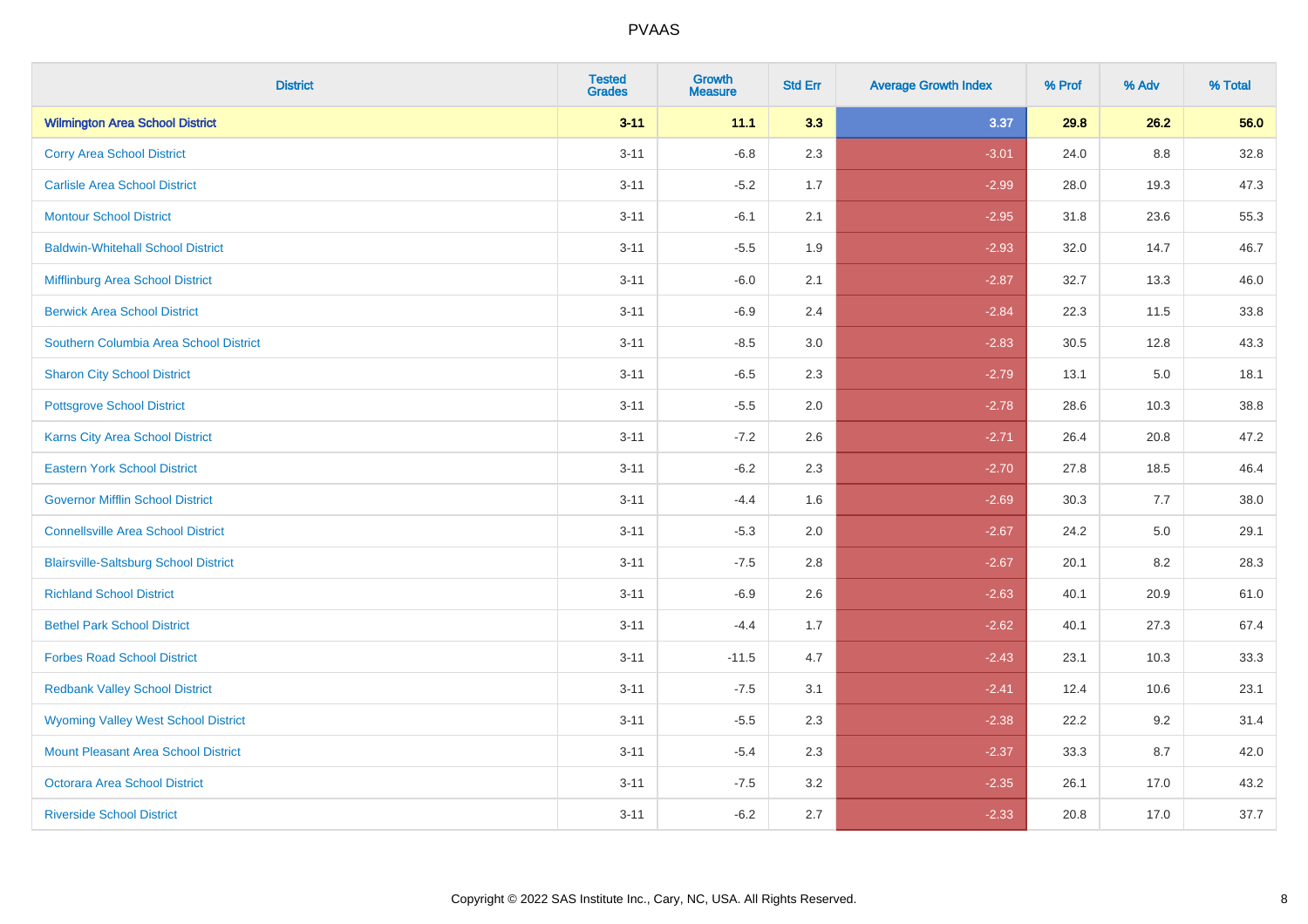| <b>District</b>                                | <b>Tested</b><br><b>Grades</b> | <b>Growth</b><br><b>Measure</b> | <b>Std Err</b> | <b>Average Growth Index</b> | % Prof | % Adv | % Total |
|------------------------------------------------|--------------------------------|---------------------------------|----------------|-----------------------------|--------|-------|---------|
| <b>Wilmington Area School District</b>         | $3 - 11$                       | 11.1                            | 3.3            | 3.37                        | 29.8   | 26.2  | 56.0    |
| <b>Jamestown Area School District</b>          | $3 - 11$                       | $-9.5$                          | 4.1            | $-2.33$                     | 41.5   | 4.9   | 46.3    |
| <b>Commodore Perry School District</b>         | $3 - 11$                       | $-10.4$                         | 4.5            | $-2.30$                     | 29.4   | 5.9   | 35.3    |
| <b>Susquenita School District</b>              | $3 - 11$                       | $-5.9$                          | 2.6            | $-2.28$                     | 30.6   | 13.9  | 44.4    |
| <b>Owen J Roberts School District</b>          | $3 - 11$                       | $-3.5$                          | 1.5            | $-2.27$                     | 36.8   | 24.4  | 61.2    |
| <b>Elizabeth Forward School District</b>       | $3 - 11$                       | $-5.5$                          | 2.5            | $-2.25$                     | 32.2   | 12.8  | 45.0    |
| <b>Western Beaver County School District</b>   | $3 - 11$                       | $-9.3$                          | 4.2            | $-2.20$                     | 45.1   | 3.9   | 49.0    |
| North Schuylkill School District               | $3 - 11$                       | $-4.7$                          | 2.2            | $-2.16$                     | 20.2   | 11.7  | 31.9    |
| <b>Elk Lake School District</b>                | $3 - 11$                       | $-6.1$                          | 2.9            | $-2.12$                     | 26.3   | 11.6  | 37.9    |
| <b>East Allegheny School District</b>          | $3 - 11$                       | $-6.4$                          | 3.0            | $-2.11$                     | 21.0   | 7.4   | 28.4    |
| <b>West Greene School District</b>             | $3 - 11$                       | $-8.1$                          | 3.9            | $-2.08$                     | 31.0   | 11.9  | 42.9    |
| <b>Wellsboro Area School District</b>          | $3 - 11$                       | $-6.3$                          | 3.0            | $-2.08$                     | 24.4   | 13.4  | 37.8    |
| <b>Boyertown Area School District</b>          | $3 - 11$                       | $-2.9$                          | 1.4            | $-2.06$                     | 30.8   | 22.6  | 53.4    |
| <b>Freedom Area School District</b>            | $3 - 11$                       | $-6.3$                          | 3.1            | $-2.04$                     | 22.9   | 8.4   | 31.3    |
| <b>Riverside Beaver County School District</b> | $3 - 11$                       | $-5.5$                          | 2.7            | $-2.03$                     | 35.8   | 23.2  | 59.0    |
| <b>Kiski Area School District</b>              | $3 - 11$                       | $-4.0$                          | 2.0            | $-1.99$                     | 23.1   | 18.2  | 41.3    |
| <b>Titusville Area School District</b>         | $3 - 11$                       | $-5.0$                          | 2.5            | $-1.98$                     | 26.5   | 6.8   | 33.3    |
| Lehigh Valley Academy Regional Charter School  | $3 - 11$                       | $-5.9$                          | 3.0            | $-1.98$                     | 20.0   | 7.7   | 27.7    |
| <b>North East School District</b>              | $3 - 11$                       | $-5.3$                          | 2.7            | $-1.97$                     | 31.7   | 24.8  | 56.4    |
| Schuylkill Haven Area School District          | $3 - 11$                       | $-5.3$                          | 2.7            | $-1.96$                     | 22.2   | 11.6  | 33.8    |
| Southern Lehigh School District                | $3 - 11$                       | $-4.1$                          | 2.1            | $-1.94$                     | 39.3   | 28.0  | 67.2    |
| Millersburg Area School District               | $3 - 11$                       | $-6.6$                          | 3.4            | $-1.92$                     | 24.1   | 10.3  | 34.5    |
| <b>Jenkintown School District</b>              | $3 - 11$                       | $-7.9$                          | 4.1            | $-1.92$                     | 34.1   | 27.3  | 61.4    |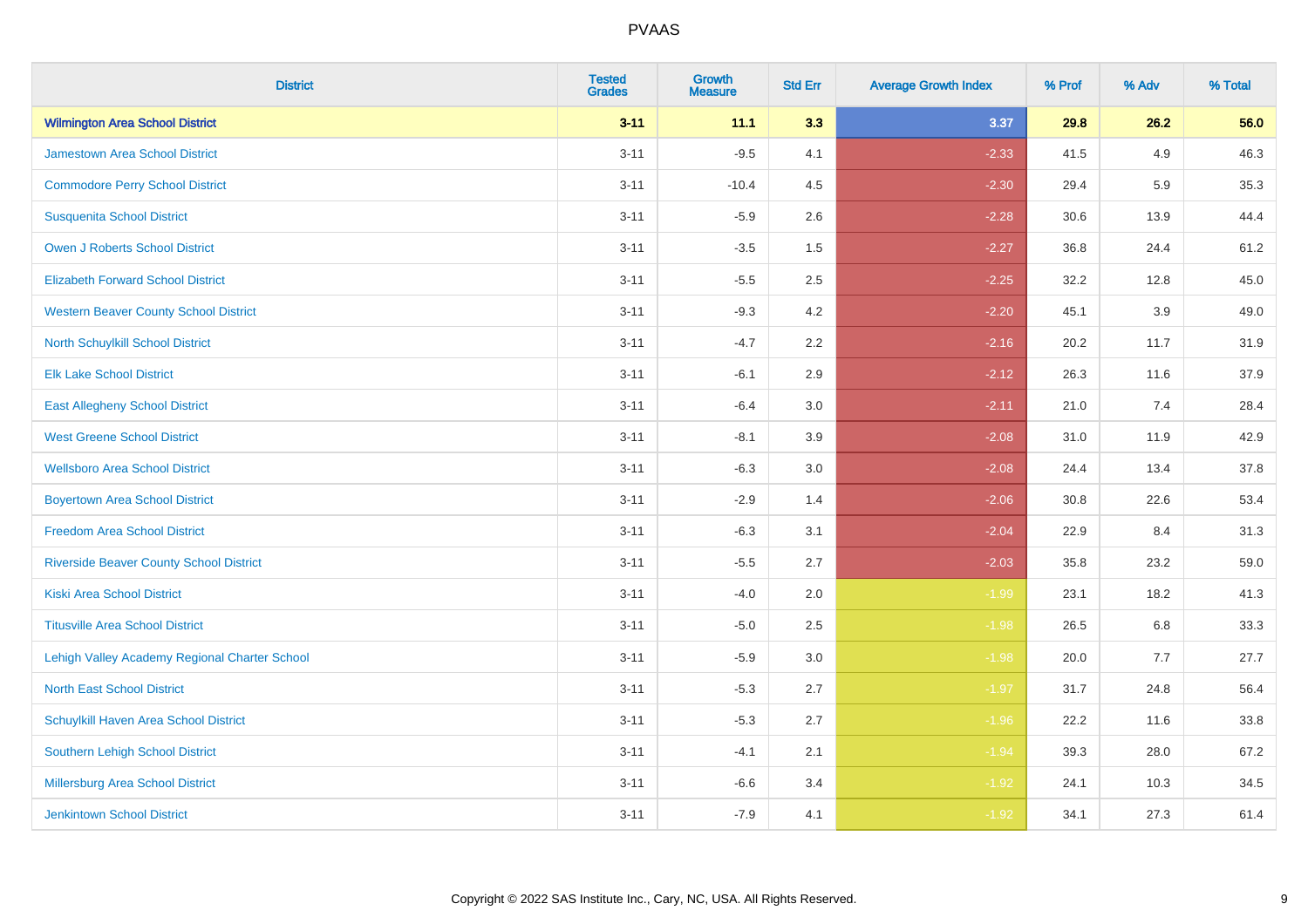| <b>District</b>                            | <b>Tested</b><br><b>Grades</b> | <b>Growth</b><br><b>Measure</b> | <b>Std Err</b> | <b>Average Growth Index</b> | % Prof | % Adv | % Total |
|--------------------------------------------|--------------------------------|---------------------------------|----------------|-----------------------------|--------|-------|---------|
| <b>Wilmington Area School District</b>     | $3 - 11$                       | 11.1                            | 3.3            | 3.37                        | 29.8   | 26.2  | 56.0    |
| <b>Penn Cambria School District</b>        | $3 - 11$                       | $-4.5$                          | 2.4            | $-1.86$                     | 27.3   | 15.8  | 43.2    |
| <b>Montgomery Area School District</b>     | $3 - 11$                       | $-5.8$                          | 3.2            | $-1.83$                     | 25.0   | 11.5  | 36.5    |
| <b>West Chester Area School District</b>   | $3 - 11$                       | $-2.1$                          | 1.2            | $-1.83$                     | 36.4   | 23.2  | 59.6    |
| <b>Pleasant Valley School District</b>     | $3 - 11$                       | $-3.3$                          | 1.8            | $-1.80$                     | 28.5   | 10.4  | 39.0    |
| New Kensington-Arnold School District      | $3 - 11$                       | $-5.8$                          | 3.2            | $-1.80$                     | 10.8   | 1.2   | 12.0    |
| Renaissance Academy Charter School         | $3 - 11$                       | $-5.6$                          | 3.1            | $-1.79$                     | 28.4   | 18.5  | 46.9    |
| <b>Oxford Area School District</b>         | $3 - 11$                       | $-3.1$                          | 1.8            | $-1.77$                     | 27.5   | 14.5  | 42.0    |
| Southern Huntingdon County School District | $3 - 11$                       | $-5.9$                          | 3.4            | $-1.76$                     | 32.8   | 4.9   | 37.7    |
| <b>Union Area School District</b>          | $3 - 11$                       | $-6.5$                          | 3.8            | $-1.70$                     | 30.6   | 12.2  | 42.9    |
| Hatboro-Horsham School District            | $3 - 11$                       | $-2.7$                          | 1.6            | $-1.65$                     | 27.9   | 17.9  | 45.8    |
| <b>Steelton-Highspire School District</b>  | $3 - 11$                       | $-5.3$                          | 3.2            | $-1.65$                     | 13.9   | 0.0   | 13.9    |
| Hollidaysburg Area School District         | $3 - 11$                       | $-2.7$                          | 1.6            | $-1.64$                     | 32.6   | 15.2  | 47.8    |
| <b>Laurel Highlands School District</b>    | $3 - 11$                       | $-3.8$                          | 2.3            | $-1.63$                     | 20.9   | 14.6  | 35.4    |
| Insight PA Cyber Charter School            | $3 - 11$                       | $-9.4$                          | 5.8            | $-1.62$                     | 25.6   | 4.6   | 30.2    |
| <b>Slippery Rock Area School District</b>  | $3 - 11$                       | $-3.8$                          | 2.5            | $-1.56$                     | 30.8   | 21.9  | 52.7    |
| <b>Charleroi School District</b>           | $3 - 11$                       | $-4.3$                          | 2.7            | $-1.55$                     | 22.2   | 15.9  | 38.1    |
| <b>Ridgway Area School District</b>        | $3 - 11$                       | $-6.1$                          | 4.0            | $-1.53$                     | 42.2   | 15.6  | 57.8    |
| <b>Nazareth Area School District</b>       | $3 - 11$                       | $-2.5$                          | 1.7            | $-1.53$                     | 29.2   | 24.6  | 53.8    |
| <b>Crestwood School District</b>           | $3 - 11$                       | $-3.4$                          | 2.2            | $-1.52$                     | 33.1   | 21.7  | 54.9    |
| <b>Towanda Area School District</b>        | $3 - 11$                       | $-4.0$                          | 2.6            | $-1.52$                     | 24.8   | 9.9   | 34.8    |
| <b>Greater Johnstown School District</b>   | $3 - 11$                       | $-3.5$                          | 2.4            | $-1.45$                     | 10.3   | 1.3   | 11.5    |
| Salisbury-Elk Lick School District         | $3 - 11$                       | $-8.4$                          | 5.8            | $-1.45$                     | 33.3   | 5.6   | 38.9    |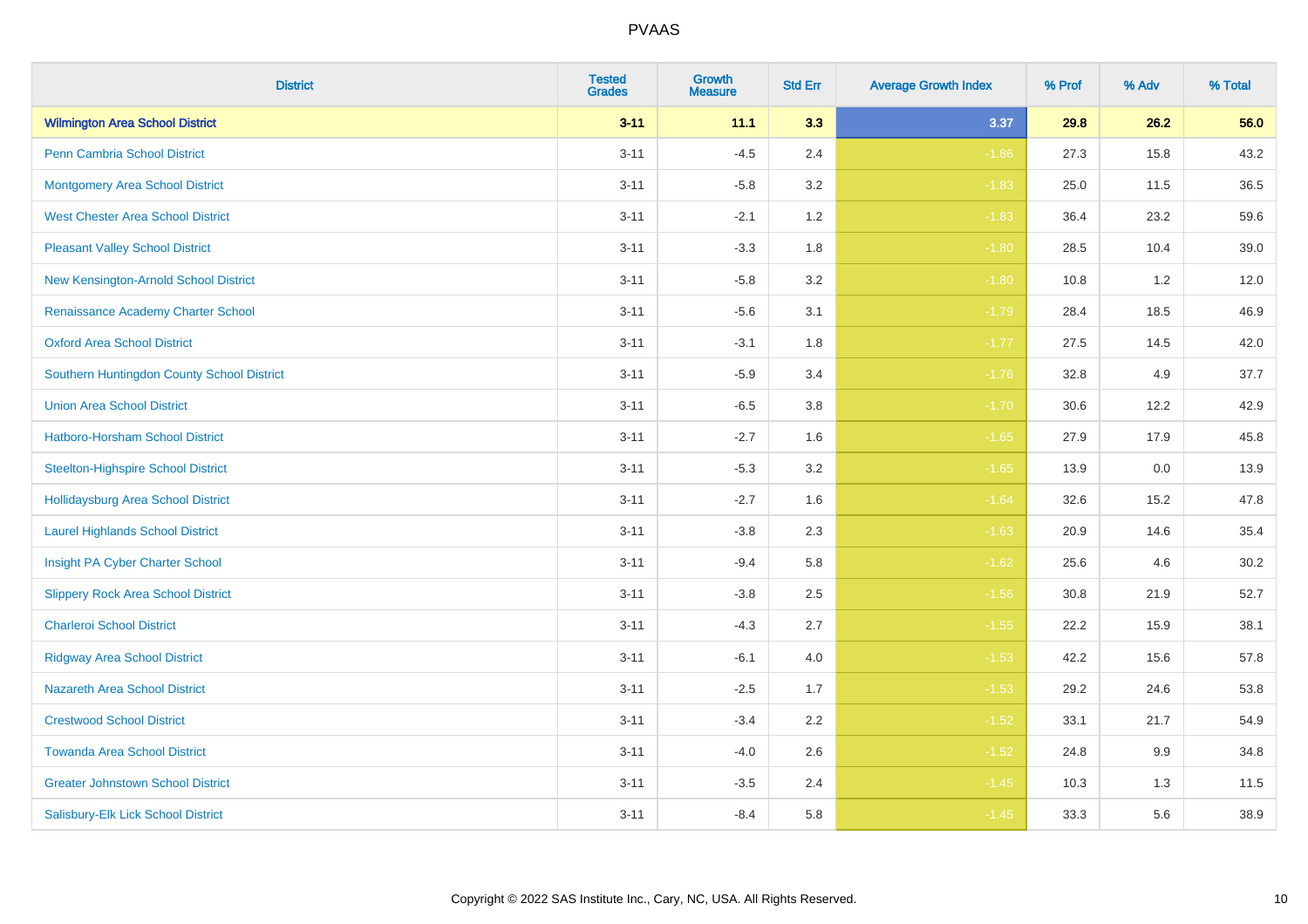| <b>District</b>                              | <b>Tested</b><br><b>Grades</b> | <b>Growth</b><br><b>Measure</b> | <b>Std Err</b> | <b>Average Growth Index</b> | % Prof | % Adv   | % Total |
|----------------------------------------------|--------------------------------|---------------------------------|----------------|-----------------------------|--------|---------|---------|
| <b>Wilmington Area School District</b>       | $3 - 11$                       | 11.1                            | 3.3            | 3.37                        | 29.8   | 26.2    | 56.0    |
| <b>Rochester Area School District</b>        | $3 - 11$                       | $-5.7$                          | 3.9            | $-1.45$                     | 14.9   | 2.1     | 17.0    |
| <b>Middletown Area School District</b>       | $3 - 11$                       | $-3.4$                          | 2.4            | $-1.44$                     | 34.3   | 15.2    | 49.4    |
| <b>Weatherly Area School District</b>        | $3 - 11$                       | $-5.8$                          | 4.0            | $-1.44$                     | 32.1   | 8.9     | 41.1    |
| <b>Franklin Area School District</b>         | $3 - 11$                       | $-3.7$                          | 2.6            | $-1.43$                     | 30.5   | 5.9     | 36.4    |
| <b>Chester-Upland School District</b>        | $3 - 11$                       | $-3.6$                          | 2.6            | $-1.38$                     | 1.6    | 0.0     | 1.6     |
| <b>Dubois Area School District</b>           | $3 - 11$                       | $-2.8$                          | 2.0            | $-1.37$                     | 35.5   | 19.0    | 54.6    |
| <b>Southern Fulton School District</b>       | $3 - 11$                       | $-5.1$                          | 4.0            | $-1.29$                     | 21.7   | 13.0    | 34.8    |
| <b>Shenandoah Valley School District</b>     | $3 - 11$                       | $-4.5$                          | 3.5            | $-1.29$                     | 14.3   | 0.0     | 14.3    |
| <b>Springfield Township School District</b>  | $3 - 11$                       | $-3.9$                          | 3.1            | $-1.27$                     | 37.2   | 30.8    | 68.1    |
| <b>Propel Charter School-Homestead</b>       | $3 - 11$                       | $-5.0$                          | 3.9            | $-1.27$                     | 7.3    | 0.0     | 7.3     |
| <b>Cornell School District</b>               | $3 - 11$                       | $-5.5$                          | 4.6            | $-1.20$                     | 11.3   | 3.2     | 14.5    |
| <b>Susquehanna Community School District</b> | $3 - 11$                       | $-4.5$                          | $3.8\,$        | $-1.19$                     | 31.9   | $8.8\,$ | 40.7    |
| <b>Shaler Area School District</b>           | $3 - 11$                       | $-2.1$                          | 1.8            | $-1.18$                     | 32.0   | 13.0    | 45.0    |
| Northwestern Lehigh School District          | $3 - 11$                       | $-2.4$                          | 2.1            | $-1.14$                     | 41.7   | 17.9    | 59.5    |
| <b>Shamokin Area School District</b>         | $3 - 11$                       | $-2.6$                          | 2.5            | $-1.06$                     | 19.6   | $9.8\,$ | 29.3    |
| <b>Sugar Valley Rural Charter School</b>     | $3 - 11$                       | $-3.6$                          | 3.7            | $-0.98$                     | 10.3   | 0.0     | 10.3    |
| <b>Uniontown Area School District</b>        | $3 - 11$                       | $-2.8$                          | 3.1            | $-0.91$                     | 31.7   | 7.3     | 39.0    |
| <b>Minersville Area School District</b>      | $3 - 11$                       | $-2.9$                          | 3.4            | $-0.86$                     | 27.4   | 9.7     | 37.1    |
| <b>Northgate School District</b>             | $3 - 11$                       | $-3.0$                          | 3.4            | $-0.85$                     | 35.6   | 6.8     | 42.4    |
| Albert Gallatin Area School District         | $3 - 11$                       | $-1.7$                          | 2.3            | $-0.72$                     | 31.9   | 20.7    | 52.7    |
| <b>Norwin School District</b>                | $3 - 11$                       | $-1.1$                          | 1.6            | $-0.70$                     | 37.7   | 27.6    | 65.2    |
| Northern Bedford County School District      | $3 - 11$                       | $-2.3$                          | 3.3            | $-0.69$                     | 26.2   | 16.9    | 43.1    |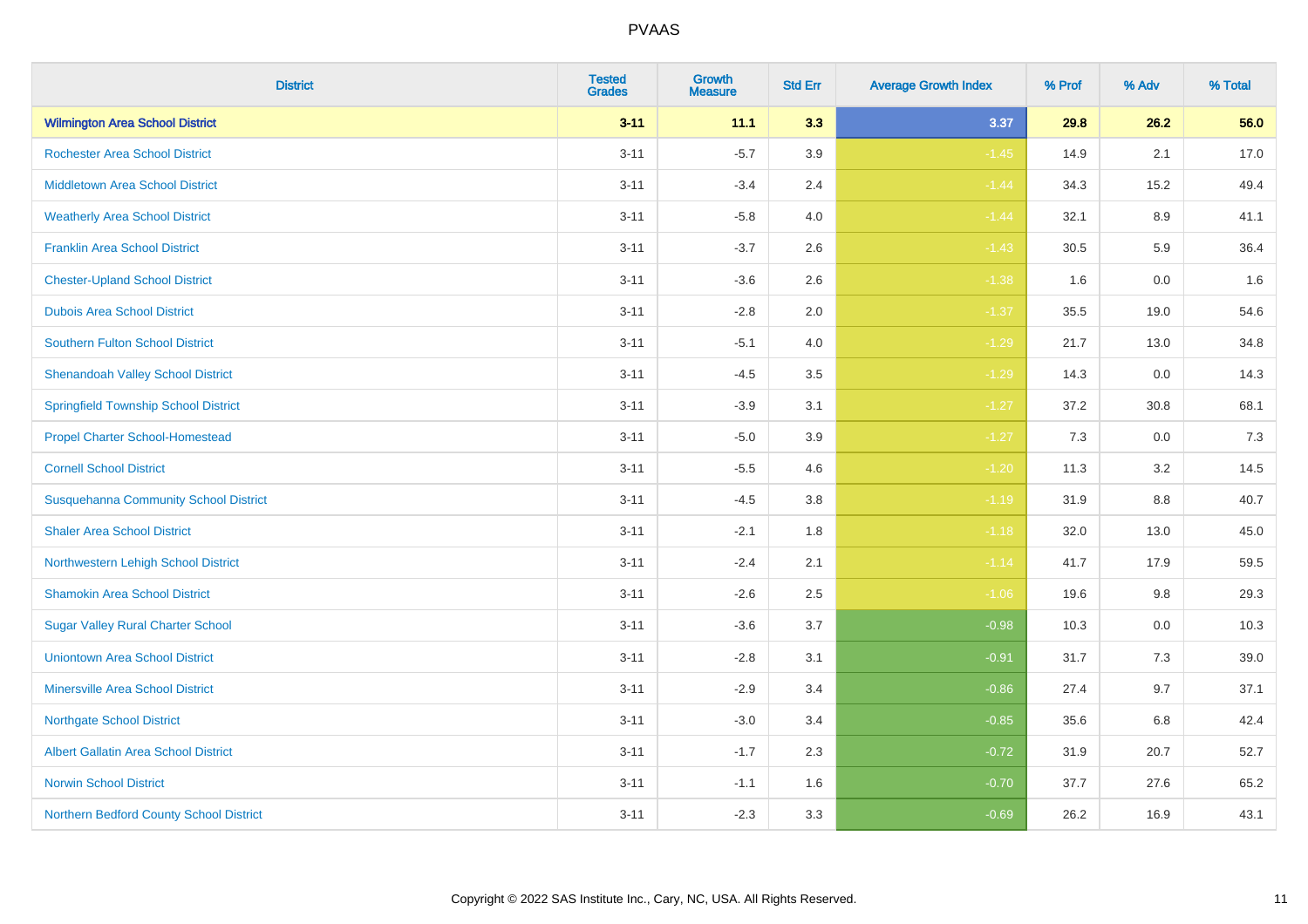| <b>District</b>                             | <b>Tested</b><br><b>Grades</b> | <b>Growth</b><br><b>Measure</b> | <b>Std Err</b> | <b>Average Growth Index</b> | % Prof | % Adv | % Total |
|---------------------------------------------|--------------------------------|---------------------------------|----------------|-----------------------------|--------|-------|---------|
| <b>Wilmington Area School District</b>      | $3 - 11$                       | 11.1                            | 3.3            | 3.37                        | 29.8   | 26.2  | 56.0    |
| <b>New Brighton Area School District</b>    | $3 - 11$                       | $-2.1$                          | 3.2            | $-0.65$                     | 31.5   | 11.1  | 42.6    |
| Propel Charter School - Braddock Hills      | $3 - 11$                       | $-2.1$                          | 3.3            | $-0.63$                     | 4.8    | 3.2   | 8.1     |
| <b>Lebanon School District</b>              | $3 - 11$                       | $-1.2$                          | 1.9            | $-0.63$                     | 15.2   | 6.4   | 21.6    |
| <b>Carlynton School District</b>            | $3 - 11$                       | $-2.0$                          | 3.2            | $-0.62$                     | 27.9   | 5.2   | 33.1    |
| <b>Exeter Township School District</b>      | $3 - 11$                       | $-1.0$                          | 1.7            | $-0.58$                     | 27.2   | 15.6  | 42.8    |
| <b>South Eastern School District</b>        | $3 - 11$                       | $-1.0$                          | 1.8            | $-0.55$                     | 36.4   | 17.1  | 53.5    |
| <b>Highlands School District</b>            | $3 - 11$                       | $-1.3$                          | 2.3            | $-0.55$                     | 32.6   | 10.5  | 43.0    |
| <b>Lakeview School District</b>             | $3 - 11$                       | $-1.9$                          | 3.5            | $-0.53$                     | 41.5   | 12.3  | 53.8    |
| <b>York Academy Regional Charter School</b> | $3 - 11$                       | $-2.3$                          | 4.4            | $-0.52$                     | 23.5   | 2.0   | 25.5    |
| <b>Allegheny Valley School District</b>     | $3 - 11$                       | $-1.9$                          | 3.9            | $-0.48$                     | 31.8   | 11.4  | 43.2    |
| <b>Schuylkill Valley School District</b>    | $3 - 11$                       | $-1.0$                          | 2.2            | $-0.47$                     | 29.8   | 20.2  | 50.0    |
| <b>Chichester School District</b>           | $3 - 11$                       | $-1.8$                          | $4.2\,$        | $-0.44$                     | 40.0   | 14.0  | 54.0    |
| <b>Farrell Area School District</b>         | $3 - 11$                       | $-1.9$                          | 4.2            | $-0.44$                     | 9.3    | 11.6  | 20.9    |
| <b>Burrell School District</b>              | $3 - 11$                       | $-1.5$                          | 3.3            | $-0.44$                     | 27.8   | 17.7  | 45.6    |
| <b>Forest Area School District</b>          | $3 - 11$                       | $-1.8$                          | 4.7            | $-0.37$                     | 18.9   | 15.1  | 34.0    |
| <b>Westmont Hilltop School District</b>     | $3 - 11$                       | $-1.0$                          | 2.8            | $-0.36$                     | 33.3   | 14.7  | 48.0    |
| <b>Pine Grove Area School District</b>      | $3 - 11$                       | $-1.1$                          | 3.0            | $-0.36$                     | 29.5   | 14.3  | 43.8    |
| <b>Everett Area School District</b>         | $3 - 11$                       | $-1.1$                          | 3.1            | $-0.34$                     | 34.2   | 13.2  | 47.4    |
| <b>Palmerton Area School District</b>       | $3 - 11$                       | $-0.9$                          | 2.7            | $-0.34$                     | 34.3   | 14.3  | 48.6    |
| <b>Clairton City School District</b>        | $3 - 11$                       | $-1.6$                          | 5.0            | $-0.32$                     | 3.8    | 0.5   | 4.4     |
| South Allegheny School District             | $3 - 11$                       | $-0.9$                          | 3.1            | $-0.30$                     | 23.8   | 2.5   | 26.2    |
| Northern Lebanon School District            | $3 - 11$                       | $-0.7$                          | 2.3            | $-0.29$                     | 18.8   | 6.8   | 25.6    |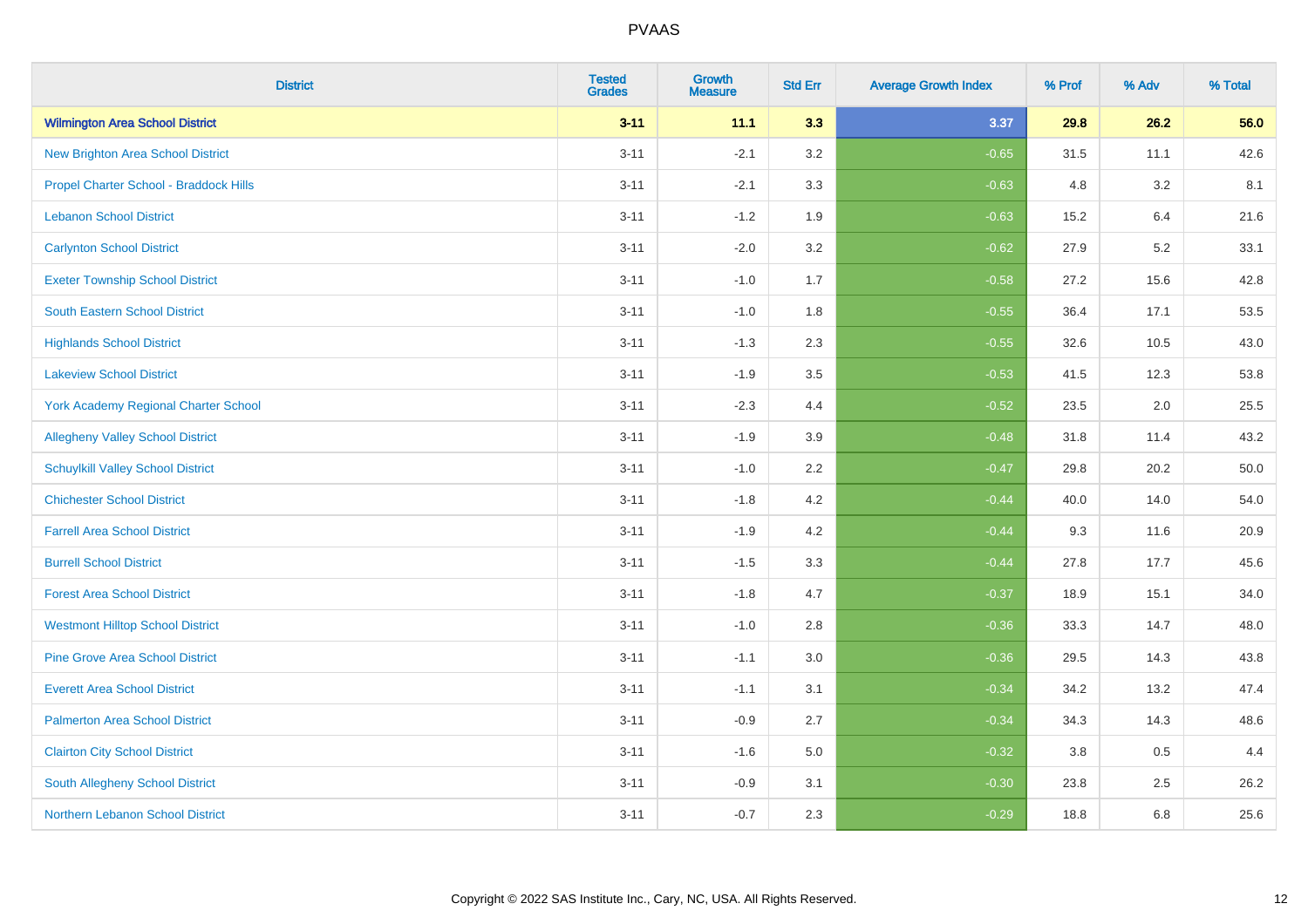| <b>District</b>                                  | <b>Tested</b><br><b>Grades</b> | <b>Growth</b><br><b>Measure</b> | <b>Std Err</b> | <b>Average Growth Index</b> | % Prof | % Adv | % Total |
|--------------------------------------------------|--------------------------------|---------------------------------|----------------|-----------------------------|--------|-------|---------|
| <b>Wilmington Area School District</b>           | $3 - 11$                       | 11.1                            | 3.3            | 3.37                        | 29.8   | 26.2  | 56.0    |
| <b>Blacklick Valley School District</b>          | $3 - 11$                       | $-0.9$                          | 3.9            | $-0.23$                     | 7.7    | 7.7   | 15.4    |
| <b>Claysburg-Kimmel School District</b>          | $3 - 11$                       | $-1.2$                          | 5.2            | $-0.22$                     | 5.0    | 0.0   | $5.0$   |
| Jeannette City School District                   | $3 - 11$                       | $-0.7$                          | 3.4            | $-0.20$                     | 26.8   | 4.1   | 30.9    |
| South Side Area School District                  | $3 - 11$                       | $-0.6$                          | 3.1            | $-0.19$                     | 24.0   | 28.0  | 52.0    |
| <b>Central Greene School District</b>            | $3 - 11$                       | $-0.4$                          | 2.5            | $-0.15$                     | 27.8   | 14.8  | 42.6    |
| <b>Greencastle-Antrim School District</b>        | $3 - 11$                       | $-0.3$                          | 2.0            | $-0.14$                     | 30.9   | 22.2  | 53.1    |
| <b>Otto-Eldred School District</b>               | $3 - 11$                       | $-0.5$                          | 3.5            | $-0.13$                     | 35.8   | 10.5  | 46.3    |
| <b>Fairfield Area School District</b>            | $3 - 11$                       | $-0.5$                          | 3.6            | $-0.13$                     | 43.9   | 6.1   | 50.0    |
| <b>Wilson Area School District</b>               | $3 - 11$                       | $-0.3$                          | 2.4            | $-0.12$                     | 35.4   | 14.6  | 50.0    |
| <b>Harrisburg City School District</b>           | $3 - 11$                       | $-0.2$                          | 2.0            | $-0.11$                     | 6.0    | 2.0   | 8.0     |
| <b>Brockway Area School District</b>             | $3 - 11$                       | $-0.4$                          | 3.5            | $-0.11$                     | 41.2   | 13.8  | 55.0    |
| Northern Cambria School District                 | $3 - 11$                       | $-0.3$                          | 3.4            | $-0.09$                     | 26.5   | 1.2   | 27.7    |
| <b>Warren County School District</b>             | $3 - 11$                       | $-0.1$                          | 1.6            | $-0.06$                     | 26.7   | 9.7   | 36.4    |
| Southern Tioga School District                   | $3 - 11$                       | $-0.1$                          | 2.8            | $-0.03$                     | 26.3   | 10.3  | 36.6    |
| Penn Hills School District                       | $3 - 11$                       | 0.0                             | 2.4            | 0.02                        | 18.4   | 7.1   | 25.6    |
| Community Academy Of Philadelphia Charter School | $3 - 11$                       | 0.1                             | 2.6            | 0.06                        | 9.7    | 2.6   | 12.4    |
| <b>Tidioute Community Charter School</b>         | $3 - 11$                       | 0.8                             | 4.4            | 0.19                        | 18.1   | 6.9   | 25.0    |
| Hamburg Area School District                     | $3 - 11$                       | 0.6                             | 2.4            | 0.25                        | 28.0   | 15.5  | 43.6    |
| <b>Shippensburg Area School District</b>         | $3 - 11$                       | 0.5                             | 1.8            | 0.26                        | 23.5   | 22.8  | 46.3    |
| Jersey Shore Area School District                | $3 - 11$                       | 0.7                             | 2.5            | 0.27                        | 39.3   | 13.6  | 52.9    |
| <b>New Foundations Charter School</b>            | $3 - 11$                       | 0.6                             | 2.2            | 0.29                        | 22.4   | 4.0   | 26.4    |
| <b>Hopewell Area School District</b>             | $3 - 11$                       | 0.8                             | 2.6            | 0.31                        | 34.5   | 12.4  | 46.9    |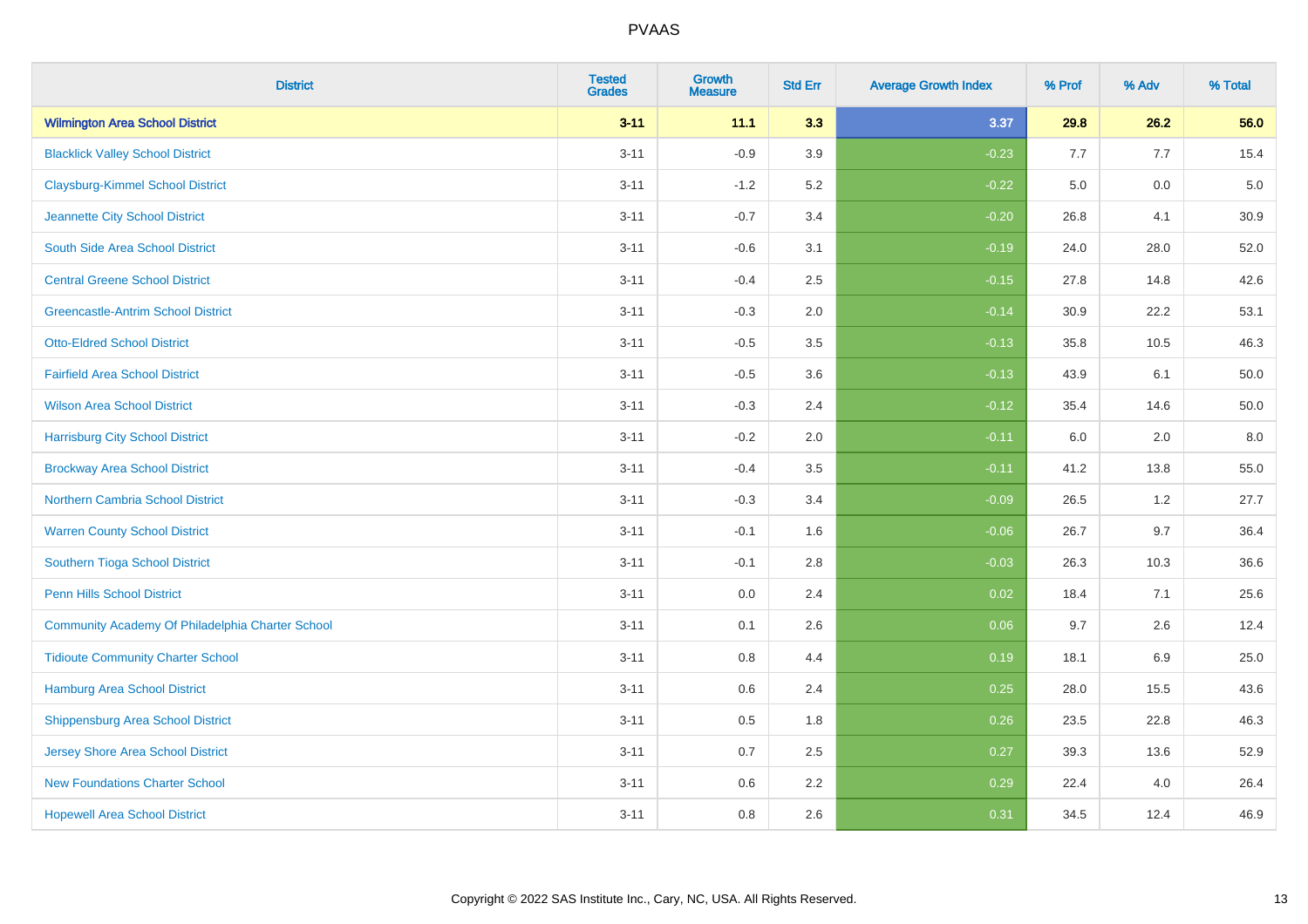| <b>District</b>                                | <b>Tested</b><br><b>Grades</b> | <b>Growth</b><br><b>Measure</b> | <b>Std Err</b> | <b>Average Growth Index</b> | % Prof | % Adv | % Total |
|------------------------------------------------|--------------------------------|---------------------------------|----------------|-----------------------------|--------|-------|---------|
| <b>Wilmington Area School District</b>         | $3 - 11$                       | 11.1                            | 3.3            | 3.37                        | 29.8   | 26.2  | 56.0    |
| <b>North Star School District</b>              | $3 - 11$                       | 1.1                             | 3.3            | 0.34                        | 26.2   | 20.0  | 46.2    |
| <b>Wattsburg Area School District</b>          | $3 - 11$                       | 1.0                             | 2.7            | 0.36                        | 20.4   | 12.4  | 32.7    |
| <b>Upper Adams School District</b>             | $3 - 11$                       | 0.9                             | 2.5            | 0.37                        | 33.0   | 17.0  | 50.0    |
| Pennsylvania Cyber Charter School              | $3 - 11$                       | 0.6                             | 1.5            | 0.37                        | 20.8   | 8.1   | 28.9    |
| <b>Reach Cyber Charter School</b>              | $3 - 11$                       | 1.4                             | 3.6            | 0.40                        | 32.9   | 15.2  | 48.1    |
| <b>Austin Area School District</b>             | $3 - 11$                       | 2.6                             | 6.0            | 0.43                        | 25.0   | 18.8  | 43.8    |
| <b>Brentwood Borough School District</b>       | $3 - 11$                       | 1.3                             | 3.0            | 0.44                        | 20.2   | 16.0  | 36.2    |
| Juniata Valley School District                 | $3 - 11$                       | 1.6                             | 3.2            | 0.51                        | 23.1   | 9.4   | 32.5    |
| Shenango Area School District                  | $3 - 11$                       | 1.7                             | 3.2            | 0.52                        | 41.4   | 13.8  | 55.3    |
| <b>Seneca Valley School District</b>           | $3 - 11$                       | 0.8                             | 1.4            | 0.54                        | 40.6   | 25.2  | 65.8    |
| <b>Oley Valley School District</b>             | $3 - 11$                       | 1.4                             | 2.4            | 0.56                        | 37.4   | 23.9  | 61.4    |
| <b>Upper Moreland Township School District</b> | $3 - 11$                       | 1.1                             | 2.0            | 0.56                        | 24.8   | 26.6  | 51.3    |
| <b>Bensalem Township School District</b>       | $3 - 11$                       | 1.0                             | 1.6            | 0.63                        | 24.3   | 10.7  | 34.9    |
| <b>Springfield School District</b>             | $3 - 11$                       | 1.2                             | 1.7            | 0.69                        | 31.8   | 25.2  | 56.9    |
| <b>Williams Valley School District</b>         | $3 - 11$                       | 2.6                             | 3.7            | 0.69                        | 17.0   | 5.1   | 22.0    |
| <b>Mercer Area School District</b>             | $3 - 11$                       | $2.2\,$                         | 3.1            | 0.70                        | 24.4   | 11.8  | 36.2    |
| <b>Forest Hills School District</b>            | $3 - 11$                       | 1.8                             | 2.5            | 0.71                        | 28.8   | 10.3  | 39.1    |
| <b>Tunkhannock Area School District</b>        | $3 - 11$                       | 1.4                             | 2.0            | 0.71                        | 29.8   | 18.1  | 47.9    |
| <b>School Lane Charter School</b>              | $3 - 11$                       | 2.6                             | 3.6            | 0.72                        | 23.1   | 18.7  | 41.8    |
| <b>Lewisburg Area School District</b>          | $3 - 11$                       | 1.7                             | 2.4            | 0.72                        | 35.9   | 35.9  | 71.8    |
| <b>Penn-Delco School District</b>              | $3 - 11$                       | 1.3                             | 1.8            | 0.75                        | 26.5   | 12.6  | 39.1    |
| <b>Moon Area School District</b>               | $3 - 11$                       | 1.5                             | 1.8            | 0.86                        | 34.5   | 25.5  | 60.0    |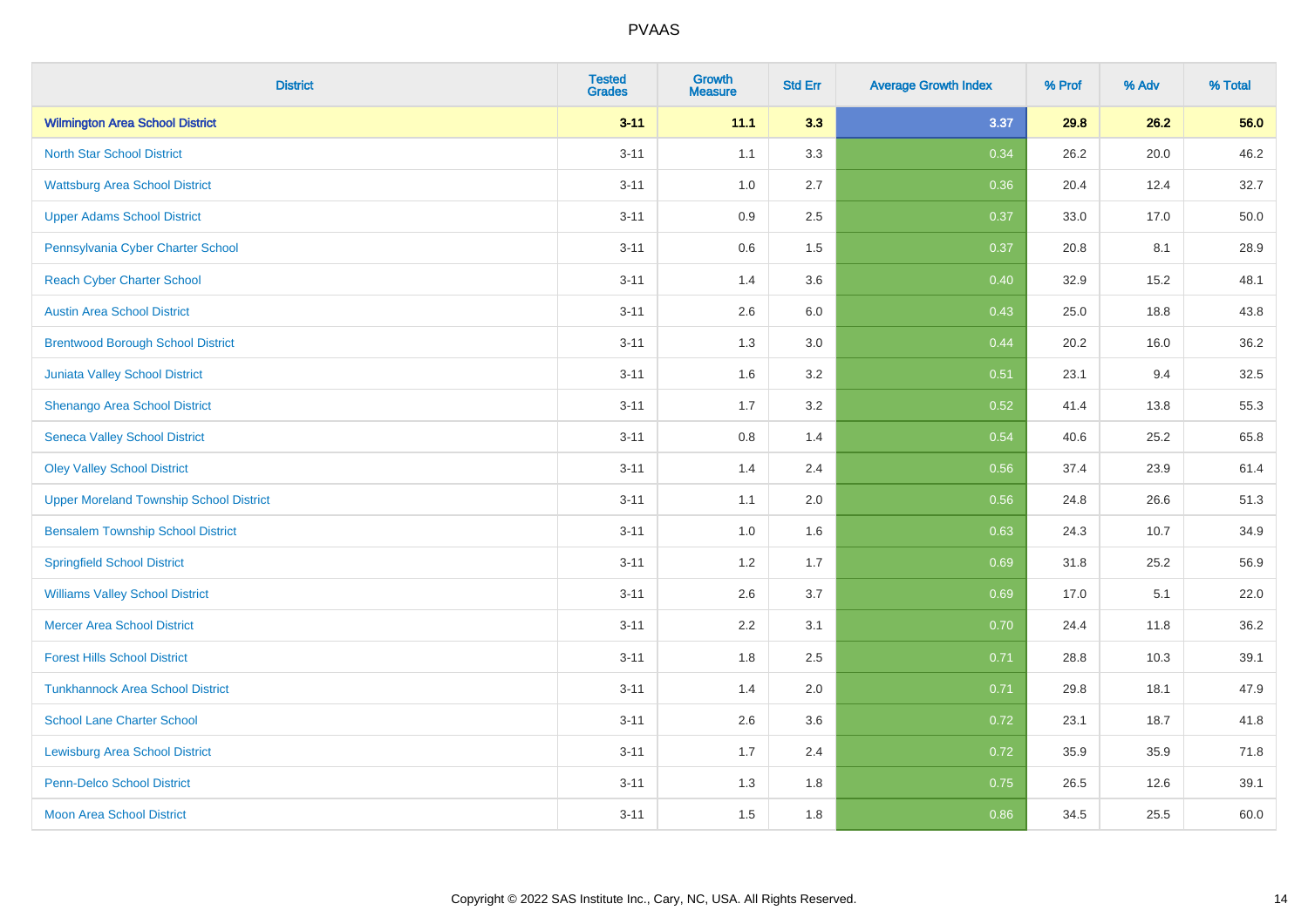| <b>District</b>                           | <b>Tested</b><br><b>Grades</b> | <b>Growth</b><br><b>Measure</b> | <b>Std Err</b> | <b>Average Growth Index</b> | % Prof | % Adv | % Total |
|-------------------------------------------|--------------------------------|---------------------------------|----------------|-----------------------------|--------|-------|---------|
| <b>Wilmington Area School District</b>    | $3 - 11$                       | 11.1                            | 3.3            | 3.37                        | 29.8   | 26.2  | 56.0    |
| <b>Blackhawk School District</b>          | $3 - 11$                       | 2.0                             | 2.3            | 0.87                        | 34.6   | 20.7  | 55.3    |
| Aspira Bilingual Cyber Charter School     | $3 - 11$                       | 5.1                             | 5.8            | 0.87                        | 4.8    | 0.0   | 4.8     |
| Hope For Hyndman Charter School           | $3 - 11$                       | 5.1                             | 5.8            | 0.88                        | 14.3   | 7.1   | 21.4    |
| <b>Clarion Area School District</b>       | $3 - 11$                       | 3.2                             | 3.7            | 0.88                        | 31.7   | 13.3  | 45.0    |
| West Jefferson Hills School District      | $3 - 11$                       | 1.9                             | 1.9            | 0.99                        | 34.8   | 27.3  | 62.1    |
| <b>Galeton Area School District</b>       | $3 - 11$                       | 5.4                             | 5.4            | $1.01$                      | 33.3   | 22.2  | 55.6    |
| <b>Sharpsville Area School District</b>   | $3 - 11$                       | 3.8                             | 3.7            | 1.04                        | 41.1   | 23.2  | 64.3    |
| <b>Bermudian Springs School District</b>  | $3 - 11$                       | 2.5                             | 2.4            | 1.05                        | 31.8   | 23.5  | 55.3    |
| <b>Haverford Township School District</b> | $3 - 11$                       | 1.4                             | 1.4            | 1.05                        | 36.7   | 26.3  | 63.0    |
| <b>Athens Area School District</b>        | $3 - 11$                       | 2.6                             | 2.3            | 1.11                        | 34.9   | 12.3  | 47.3    |
| Esperanza Cyber Charter School            | $3 - 11$                       | 7.1                             | 6.1            | 1.15                        | 8.8    | 2.9   | 11.8    |
| <b>Solanco School District</b>            | $3 - 11$                       | 2.2                             | 1.8            | 1.18                        | 27.2   | 15.0  | 42.3    |
| Johnsonburg Area School District          | $3 - 11$                       | 5.0                             | 3.9            | 1.27                        | 35.5   | 11.8  | 47.4    |
| Pennsylvania Virtual Charter School       | $3 - 11$                       | 4.4                             | 3.4            | 1.31                        | 29.8   | 21.2  | 51.0    |
| <b>Ringgold School District</b>           | $3 - 11$                       | 2.9                             | 2.2            | 1.32                        | 23.8   | 13.3  | 37.1    |
| <b>Keystone School District</b>           | $3 - 11$                       | 7.8                             | 5.7            | 1.37                        | 35.0   | 45.0  | 80.0    |
| Philipsburg-Osceola Area School District  | $3 - 11$                       | 4.1                             | 3.0            | 1.37                        | 22.5   | 16.2  | 38.8    |
| <b>Western Wayne School District</b>      | $3 - 11$                       | 3.6                             | 2.6            | 1.39                        | 30.8   | 16.2  | 47.0    |
| <b>Midd-West School District</b>          | $3 - 11$                       | 3.6                             | 2.6            | 1.42                        | 28.6   | 25.0  | 53.6    |
| <b>Conestoga Valley School District</b>   | $3 - 11$                       | 2.4                             | 1.7            | 1.43                        | 35.0   | 23.5  | 58.5    |
| <b>Gateway School District</b>            | $3 - 11$                       | 3.1                             | 2.0            | 1.55                        | 35.7   | 18.5  | 54.2    |
| <b>Fort Leboeuf School District</b>       | $3 - 11$                       | 3.5                             | 2.2            | 1.58                        | 32.0   | 16.8  | 48.8    |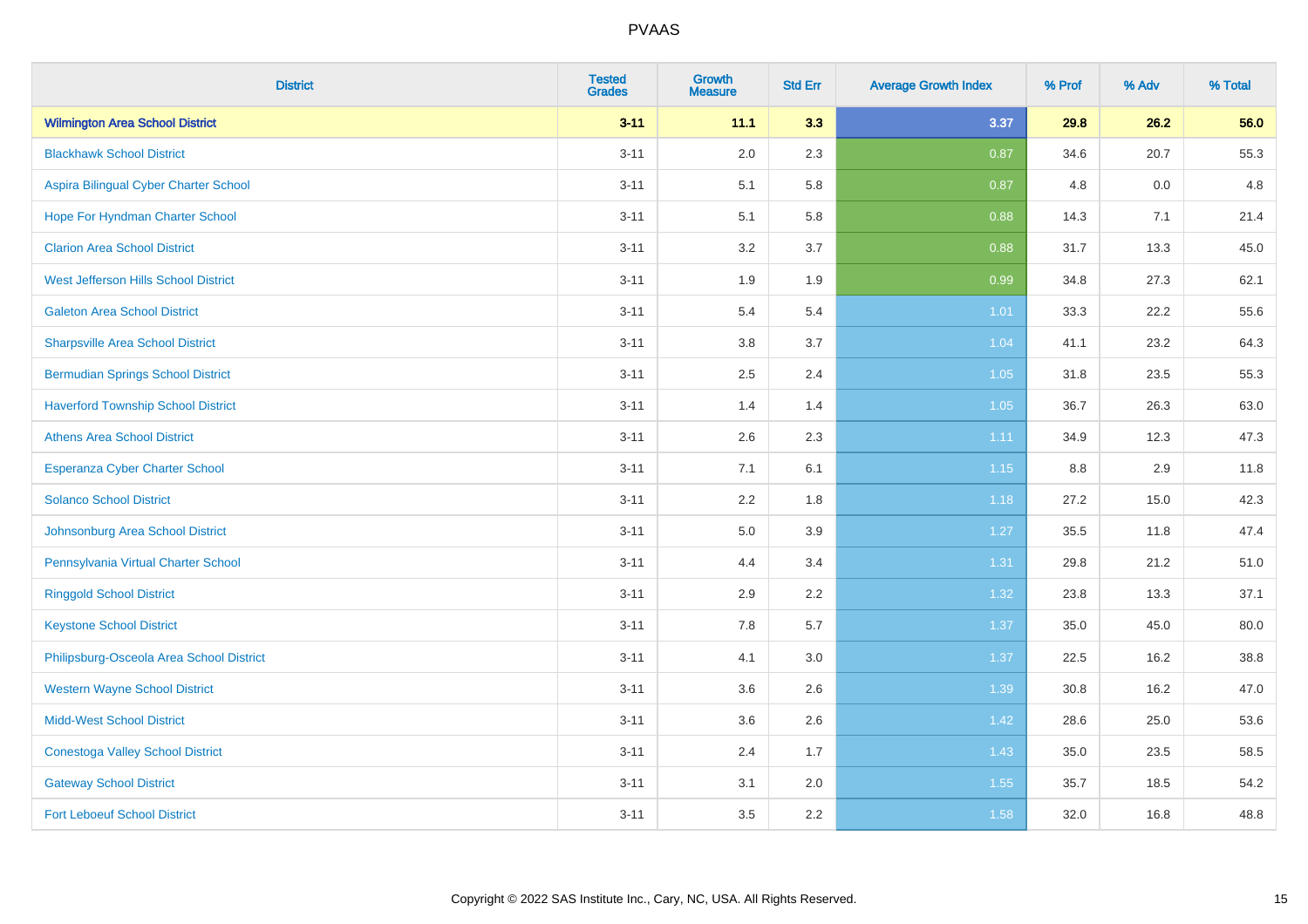| <b>District</b>                                | <b>Tested</b><br><b>Grades</b> | <b>Growth</b><br><b>Measure</b> | <b>Std Err</b> | <b>Average Growth Index</b> | % Prof | % Adv | % Total |
|------------------------------------------------|--------------------------------|---------------------------------|----------------|-----------------------------|--------|-------|---------|
| <b>Wilmington Area School District</b>         | $3 - 11$                       | 11.1                            | 3.3            | 3.37                        | 29.8   | 26.2  | 56.0    |
| <b>Salisbury Township School District</b>      | $3 - 11$                       | 5.8                             | 3.6            | 1.62                        | 24.4   | 12.6  | 37.0    |
| <b>Halifax Area School District</b>            | $3 - 11$                       | 5.8                             | 3.5            | 1.64                        | 32.1   | 18.9  | 50.9    |
| <b>Penn-Trafford School District</b>           | $3 - 11$                       | 2.9                             | 1.8            | 1.68                        | 46.3   | 26.2  | 72.5    |
| <b>Port Allegany School District</b>           | $3 - 11$                       | 6.5                             | 3.7            | 1.74                        | 26.4   | 11.3  | 37.7    |
| <b>Mt Lebanon School District</b>              | $3 - 11$                       | 2.4                             | 1.3            | 1.79                        | 39.3   | 37.4  | 76.8    |
| Leechburg Area School District                 | $3 - 11$                       | 7.0                             | 3.9            | 1.79                        | 37.7   | 4.9   | 42.6    |
| <b>Sayre Area School District</b>              | $3 - 11$                       | 5.8                             | 3.2            | 1.81                        | 30.3   | 21.0  | 51.3    |
| Perkiomen Valley School District               | $3 - 11$                       | 2.7                             | 1.5            | 1.83                        | 35.0   | 25.3  | 60.3    |
| <b>United School District</b>                  | $3 - 11$                       | 6.3                             | 3.3            | 1.89                        | 38.8   | 16.3  | 55.0    |
| Eastern Lebanon County School District         | $3 - 11$                       | 4.0                             | 2.1            | 1.89                        | 23.5   | 11.5  | 35.0    |
| <b>Spring Grove Area School District</b>       | $3 - 11$                       | 3.9                             | 2.0            | 1.90                        | 30.0   | 23.0  | 53.0    |
| South Middleton School District                | $3 - 11$                       | 4.4                             | 2.2            | 1.95                        | 31.1   | 16.4  | 47.5    |
| <b>Keystone Central School District</b>        | $3 - 11$                       | 3.6                             | 1.8            | 2.04                        | 27.1   | 14.6  | 41.8    |
| Northampton Area School District               | $3 - 11$                       | 3.2                             | 1.5            | 2.05                        | 29.8   | 17.9  | 47.7    |
| Northeastern York School District              | $3 - 11$                       | $3.8\,$                         | 1.8            | 2.11                        | 32.7   | 21.0  | 53.7    |
| <b>Muncy School District</b>                   | $3 - 11$                       | 6.9                             | 3.3            | 2.12                        | 37.6   | 18.8  | 56.4    |
| <b>Brookville Area School District</b>         | $3 - 11$                       | 6.8                             | 3.1            | 2.19                        | 46.1   | 14.6  | 60.7    |
| <b>Mastery Charter School - Hardy Williams</b> | $3 - 11$                       | $6.6\,$                         | 3.0            | 2.21                        | 24.7   | 1.2   | 25.9    |
| <b>Blue Ridge School District</b>              | $3 - 11$                       | 8.3                             | 3.7            | 2.24                        | 29.6   | 9.3   | 38.9    |
| East Pennsboro Area School District            | $3 - 11$                       | 4.8                             | 2.1            | 2.26                        | 36.8   | 16.9  | 53.7    |
| <b>Brandywine Heights Area School District</b> | $3 - 11$                       | 5.8                             | 2.6            | 2.27                        | 27.7   | 28.6  | 56.2    |
| Huntingdon Area School District                | $3 - 11$                       | 5.8                             | 2.6            | 2.28                        | 27.8   | 17.4  | 45.2    |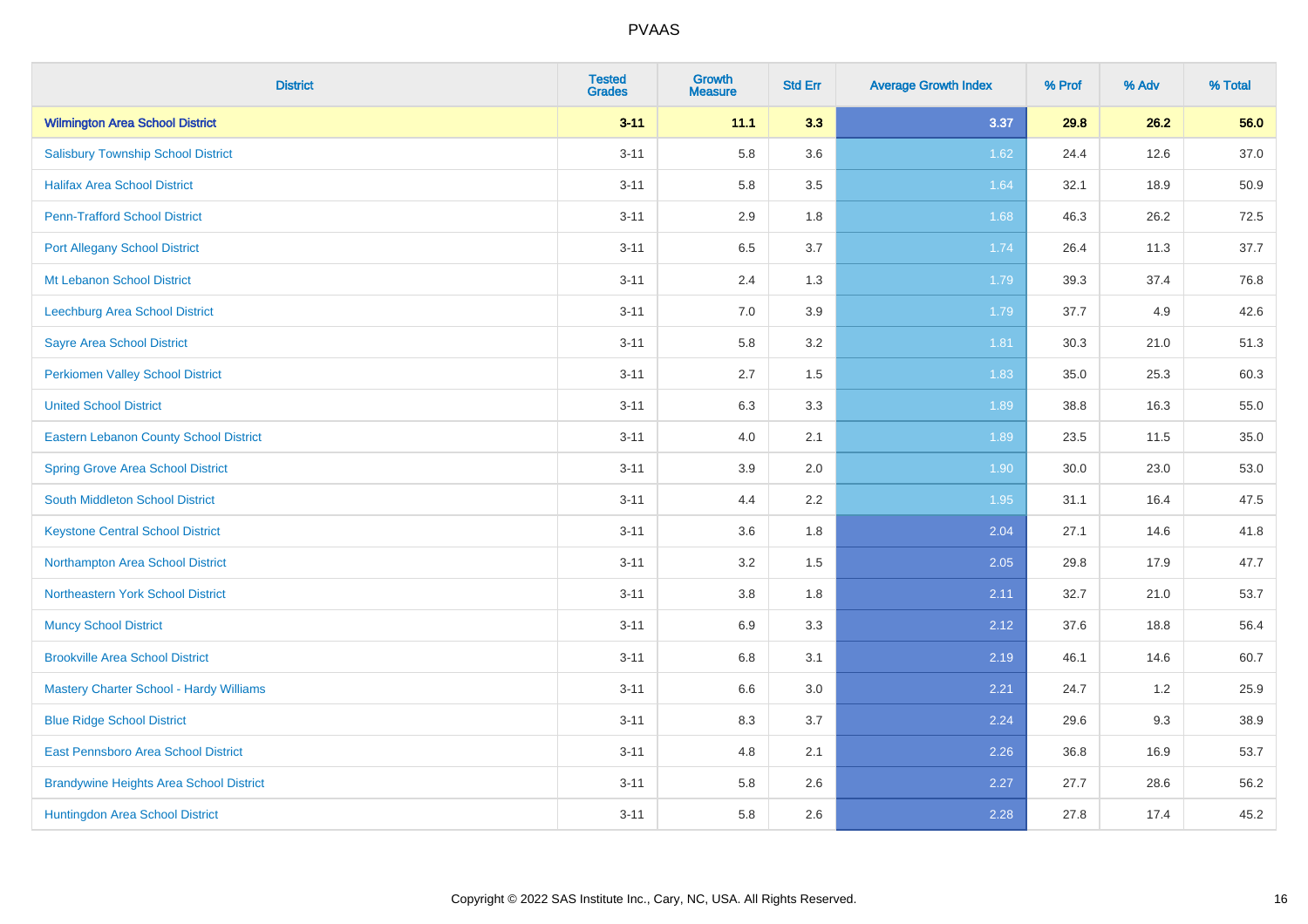| <b>District</b>                           | <b>Tested</b><br><b>Grades</b> | <b>Growth</b><br><b>Measure</b> | <b>Std Err</b> | <b>Average Growth Index</b> | % Prof | % Adv | % Total |
|-------------------------------------------|--------------------------------|---------------------------------|----------------|-----------------------------|--------|-------|---------|
| <b>Wilmington Area School District</b>    | $3 - 11$                       | 11.1                            | 3.3            | 3.37                        | 29.8   | 26.2  | 56.0    |
| <b>Red Lion Area School District</b>      | $3 - 11$                       | 4.5                             | 1.9            | 2.31                        | 32.3   | 21.5  | 53.8    |
| <b>Bentworth School District</b>          | $3 - 11$                       | 7.0                             | 3.0            | 2.36                        | 26.6   | 17.0  | 43.6    |
| <b>Homer-Center School District</b>       | $3 - 11$                       | $8.8\,$                         | 3.5            | 2.53                        | 38.0   | 17.7  | 55.8    |
| <b>Palisades School District</b>          | $3 - 11$                       | 7.7                             | 2.9            | 2.66                        | 27.8   | 20.3  | 48.1    |
| <b>Bedford Area School District</b>       | $3 - 11$                       | 6.4                             | 2.4            | 2.68                        | 31.0   | 20.6  | 51.6    |
| Saint Marys Area School District          | $3 - 11$                       | $6.0\,$                         | 2.2            | 2.69                        | 35.4   | 18.3  | 53.7    |
| <b>Crawford Central School District</b>   | $3 - 11$                       | 5.7                             | 2.1            | 2.71                        | 26.4   | 15.8  | 42.1    |
| <b>Great Valley School District</b>       | $3 - 11$                       | 5.4                             | 2.0            | 2.77                        | 33.8   | 33.5  | 67.3    |
| <b>Canton Area School District</b>        | $3 - 11$                       | 8.4                             | 2.9            | 2.92                        | 13.8   | 23.0  | 36.8    |
| <b>Bald Eagle Area School District</b>    | $3 - 11$                       | 7.6                             | 2.5            | 3.00                        | 31.6   | 15.6  | 47.3    |
| <b>Line Mountain School District</b>      | $3 - 11$                       | 11.7                            | 3.9            | 3.01                        | 40.4   | 42.3  | 82.7    |
| <b>Lower Dauphin School District</b>      | $3 - 11$                       | 5.3                             | 1.8            | 3.03                        | 30.6   | 26.8  | 57.5    |
| <b>Upper Perkiomen School District</b>    | $3 - 11$                       | 5.7                             | 1.9            | 3.04                        | 25.4   | 19.9  | 45.4    |
| <b>Greenwood School District</b>          | $3 - 11$                       | 11.3                            | 3.6            | 3.14                        | 31.2   | 32.8  | 63.9    |
| <b>Avon Grove Charter School</b>          | $3 - 11$                       | 9.8                             | 3.1            | 3.18                        | 32.4   | 26.0  | 58.4    |
| <b>Penncrest School District</b>          | $3 - 11$                       | 6.0                             | 1.9            | 3.24                        | 31.1   | 16.9  | 48.0    |
| <b>Upper Dauphin Area School District</b> | $3 - 11$                       | 16.5                            | 5.1            | 3.26                        | 37.5   | 26.8  | 64.3    |
| <b>Steel Valley School District</b>       | $3 - 11$                       | 11.1                            | 3.3            | 3.33                        | 34.8   | 10.1  | 44.9    |
| South Fayette Township School District    | $3 - 11$                       | 6.0                             | 1.8            | 3.33                        | 32.2   | 38.3  | 70.5    |
| <b>Bellefonte Area School District</b>    | $3 - 11$                       | 6.7                             | 2.0            | 3.34                        | 28.8   | 21.5  | 50.2    |
| <b>Conrad Weiser Area School District</b> | $3 - 11$                       | 7.1                             | 2.1            | 3.34                        | 28.2   | 14.4  | 42.6    |
| <b>Wilmington Area School District</b>    | $3 - 11$                       | 11.1                            | 3.3            | 3.37                        | 29.8   | 26.2  | 56.0    |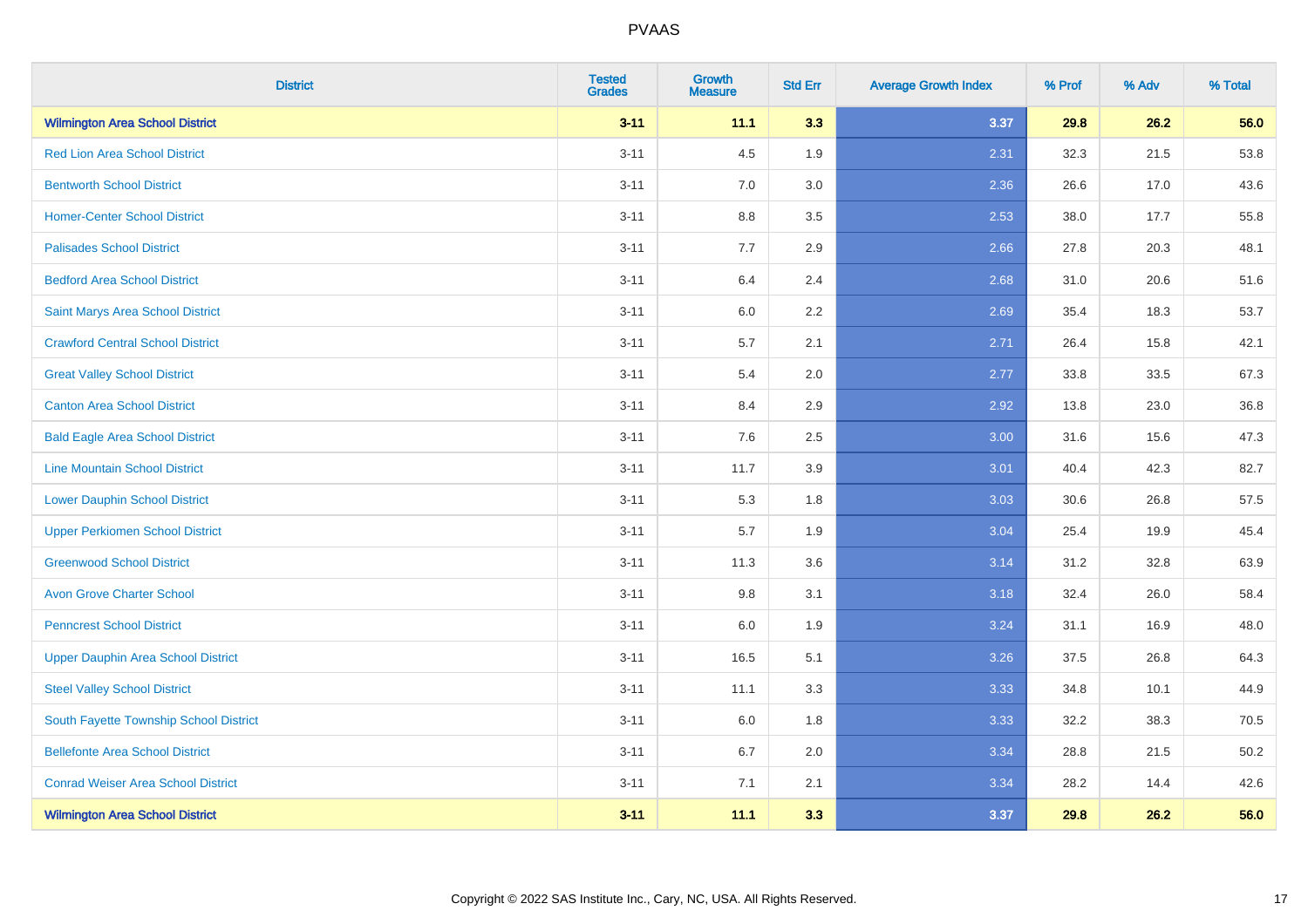| <b>District</b>                                | <b>Tested</b><br><b>Grades</b> | <b>Growth</b><br><b>Measure</b> | <b>Std Err</b> | <b>Average Growth Index</b> | % Prof | % Adv | % Total |
|------------------------------------------------|--------------------------------|---------------------------------|----------------|-----------------------------|--------|-------|---------|
| <b>Wilmington Area School District</b>         | $3 - 11$                       | 11.1                            | 3.3            | 3.37                        | 29.8   | 26.2  | 56.0    |
| <b>Fairview School District</b>                | $3 - 11$                       | 8.3                             | 2.4            | 3.43                        | 41.9   | 34.9  | 76.7    |
| <b>North Pocono School District</b>            | $3 - 11$                       | 13.1                            | 3.7            | 3.54                        | 31.4   | 33.3  | 64.7    |
| <b>York Suburban School District</b>           | $3 - 11$                       | 7.4                             | 2.1            | 3.55                        | 24.9   | 31.2  | 56.1    |
| Oil City Area School District                  | $3 - 11$                       | 8.6                             | 2.4            | 3.56                        | 29.1   | 13.1  | 42.2    |
| <b>Reading School District</b>                 | $3 - 11$                       | 4.3                             | 1.2            | 3.71                        | 16.8   | 6.0   | 22.8    |
| <b>Spring Cove School District</b>             | $3 - 11$                       | 9.1                             | 2.4            | 3.77                        | 31.8   | 25.4  | 57.1    |
| <b>Hampton Township School District</b>        | $3 - 11$                       | 7.4                             | 2.0            | 3.79                        | 37.9   | 39.2  | 77.0    |
| <b>Hazleton Area School District</b>           | $3 - 11$                       | 6.0                             | 1.6            | 3.85                        | 20.5   | 9.0   | 29.5    |
| <b>Warrior Run School District</b>             | $3 - 11$                       | 10.5                            | 2.7            | 3.86                        | 34.1   | 16.8  | 50.9    |
| <b>Dallas School District</b>                  | $3 - 11$                       | 8.1                             | 2.1            | 3.87                        | 32.4   | 22.4  | 54.8    |
| <b>Phoenixville Area School District</b>       | $3 - 11$                       | 7.3                             | 1.8            | 3.96                        | 32.3   | 27.6  | 59.8    |
| Abington Heights School District               | $3 - 11$                       | $6.7\,$                         | 1.7            | 4.00                        | 33.8   | 31.7  | 65.5    |
| Downingtown Area School District               | $3 - 11$                       | 4.4                             | 1.1            | 4.06                        | 30.1   | 32.0  | 62.2    |
| <b>Ephrata Area School District</b>            | $3 - 11$                       | 6.8                             | 1.7            | 4.08                        | 31.6   | 17.1  | 48.8    |
| <b>Valley View School District</b>             | $3 - 11$                       | 9.3                             | 2.2            | 4.18                        | 26.6   | 23.1  | 49.7    |
| <b>Laurel School District</b>                  | $3 - 11$                       | 13.0                            | 3.1            | 4.19                        | 30.3   | 15.7  | 46.1    |
| Pennsylvania Leadership Charter School         | $3 - 11$                       | 8.0                             | 1.9            | 4.22                        | 33.1   | 27.8  | 60.9    |
| <b>Wallenpaupack Area School District</b>      | $3 - 11$                       | $8.8\,$                         | 2.1            | 4.28                        | 28.5   | 18.9  | 47.4    |
| <b>Coudersport Area School District</b>        | $3 - 11$                       | 14.8                            | 3.4            | 4.33                        | 34.7   | 28.0  | 62.7    |
| <b>Lower Moreland Township School District</b> | $3 - 11$                       | 8.7                             | 2.0            | 4.35                        | 38.2   | 33.2  | 71.4    |
| <b>Pennsbury School District</b>               | $3 - 11$                       | 5.6                             | 1.3            | 4.38                        | 37.7   | 27.7  | 65.4    |
| Northern York County School District           | $3 - 11$                       | 8.4                             | 1.8            | 4.63                        | 24.3   | 23.1  | 47.4    |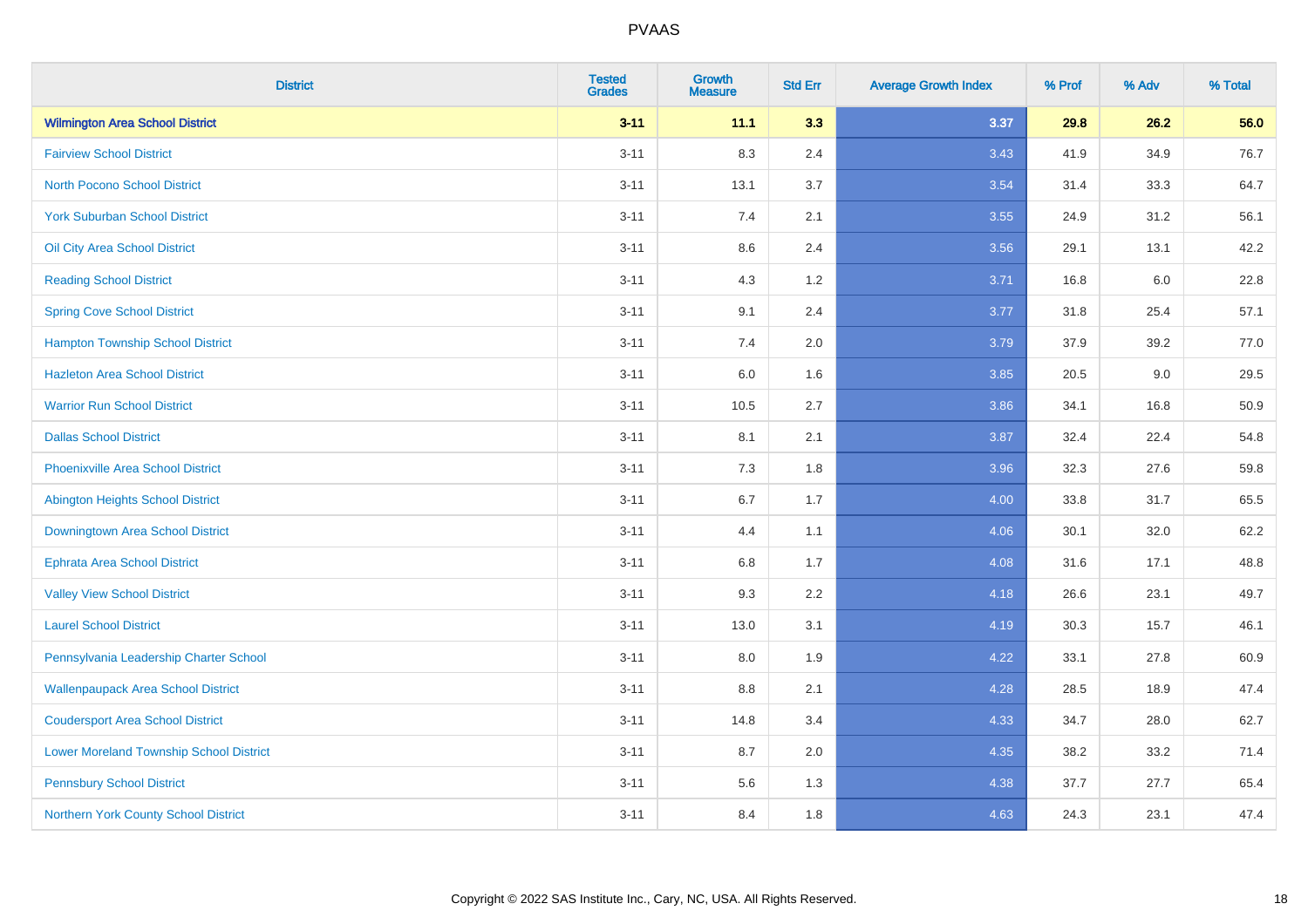| <b>District</b>                              | <b>Tested</b><br><b>Grades</b> | <b>Growth</b><br><b>Measure</b> | <b>Std Err</b> | <b>Average Growth Index</b> | % Prof | % Adv | % Total |
|----------------------------------------------|--------------------------------|---------------------------------|----------------|-----------------------------|--------|-------|---------|
| <b>Wilmington Area School District</b>       | $3 - 11$                       | 11.1                            | 3.3            | 3.37                        | 29.8   | 26.2  | 56.0    |
| <b>Stroudsburg Area School District</b>      | $3 - 11$                       | 7.5                             | 1.6            | 4.70                        | 30.4   | 18.3  | 48.7    |
| <b>West Perry School District</b>            | $3 - 11$                       | 11.0                            | 2.3            | 4.76                        | 26.9   | 20.5  | 47.4    |
| <b>Lakeland School District</b>              | $3 - 11$                       | 13.3                            | 2.8            | 4.80                        | 22.2   | 21.2  | 43.4    |
| <b>Penn Manor School District</b>            | $3 - 11$                       | 7.1                             | 1.5            | 4.82                        | 26.7   | 20.5  | 47.2    |
| <b>Iroquois School District</b>              | $3 - 11$                       | 13.6                            | 2.8            | 4.83                        | 33.3   | 16.0  | 49.4    |
| <b>Lehighton Area School District</b>        | $3 - 11$                       | 11.4                            | 2.4            | 4.84                        | 30.5   | 24.9  | 55.3    |
| <b>Belle Vernon Area School District</b>     | $3 - 11$                       | 11.1                            | 2.3            | 4.88                        | 31.6   | 25.4  | 57.1    |
| <b>Quaker Valley School District</b>         | $3 - 11$                       | 12.2                            | 2.5            | 4.90                        | 39.5   | 26.4  | 65.9    |
| <b>Berlin Brothersvalley School District</b> | $3 - 11$                       | 19.6                            | 4.0            | 4.93                        | 28.3   | 41.3  | 69.6    |
| <b>West Branch Area School District</b>      | $3 - 11$                       | 17.0                            | 3.3            | 5.20                        | 47.1   | 19.1  | 66.2    |
| <b>Cornwall-Lebanon School District</b>      | $3 - 11$                       | 8.2                             | 1.6            | 5.24                        | 28.0   | 20.5  | 48.6    |
| Lake-Lehman School District                  | $3 - 11$                       | 14.9                            | 2.8            | 5.34                        | 25.8   | 22.5  | 48.3    |
| <b>Pine-Richland School District</b>         | $3 - 11$                       | 9.3                             | 1.7            | 5.56                        | 42.3   | 35.8  | 78.1    |
| <b>Pequea Valley School District</b>         | $3 - 11$                       | 18.0                            | 3.1            | 5.74                        | 29.2   | 37.5  | 66.7    |
| <b>Harbor Creek School District</b>          | $3 - 11$                       | 13.4                            | 2.3            | 5.80                        | 34.5   | 40.7  | 75.2    |
| <b>Punxsutawney Area School District</b>     | $3 - 11$                       | 15.8                            | 2.7            | 5.83                        | 18.6   | 29.0  | 47.6    |
| <b>Indiana Area School District</b>          | $3 - 11$                       | 12.0                            | 2.0            | 5.98                        | 30.0   | 30.4  | 60.3    |
| <b>Agora Cyber Charter School</b>            | $3 - 11$                       | 14.6                            | 2.4            | 6.03                        | 24.7   | 19.5  | 44.2    |
| <b>Franklin Regional School District</b>     | $3 - 11$                       | 11.3                            | 1.8            | 6.13                        | 30.0   | 35.0  | 65.0    |
| <b>Tuscarora School District</b>             | $3 - 11$                       | 13.4                            | 2.2            | 6.20                        | 37.1   | 26.3  | 63.4    |
| <b>Armstrong School District</b>             | $3 - 11$                       | 9.8                             | 1.6            | 6.22                        | 32.8   | 24.6  | 57.4    |
| <b>Cocalico School District</b>              | $3 - 11$                       | 12.3                            | 1.9            | 6.48                        | 28.2   | 32.3  | 60.5    |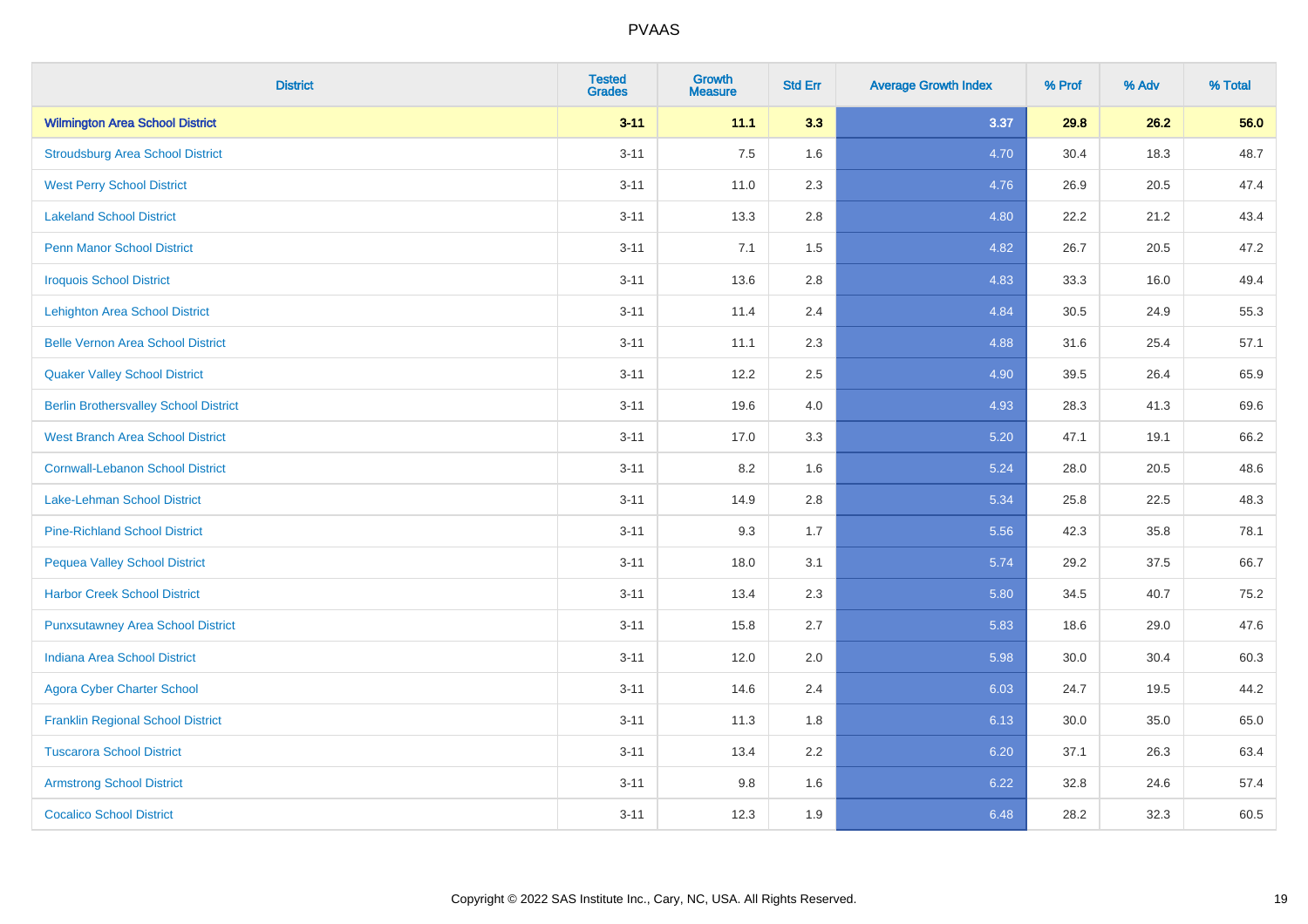| <b>District</b>                               | <b>Tested</b><br><b>Grades</b> | <b>Growth</b><br><b>Measure</b> | <b>Std Err</b> | <b>Average Growth Index</b> | % Prof | % Adv | % Total |
|-----------------------------------------------|--------------------------------|---------------------------------|----------------|-----------------------------|--------|-------|---------|
| <b>Wilmington Area School District</b>        | $3 - 11$                       | 11.1                            | 3.3            | 3.37                        | 29.8   | 26.2  | 56.0    |
| <b>Manheim Central School District</b>        | $3 - 11$                       | 12.8                            | 2.0            | 6.52                        | 27.8   | 35.4  | 63.2    |
| <b>Neshaminy School District</b>              | $3 - 11$                       | 8.6                             | 1.3            | 6.56                        | 31.3   | 23.9  | 55.2    |
| <b>Millcreek Township School District</b>     | $3 - 11$                       | 9.1                             | 1.4            | 6.61                        | 34.5   | 30.1  | 64.6    |
| <b>Methacton School District</b>              | $3 - 11$                       | 11.0                            | 1.6            | 6.94                        | 36.0   | 33.6  | 69.6    |
| <b>Whitehall-Coplay School District</b>       | $3 - 11$                       | 11.8                            | 1.7            | 7.06                        | 32.3   | 21.7  | 54.0    |
| <b>Upper Merion Area School District</b>      | $3 - 11$                       | 14.0                            | 2.0            | 7.15                        | 34.4   | 32.6  | 67.0    |
| <b>Danville Area School District</b>          | $3 - 11$                       | 18.4                            | 2.6            | 7.19                        | 32.0   | 46.1  | 78.1    |
| <b>Mountain View School District</b>          | $3 - 11$                       | 24.2                            | 3.4            | 7.20                        | 45.8   | 37.3  | 83.0    |
| <b>East Penn School District</b>              | $3 - 11$                       | 8.9                             | 1.2            | 7.61                        | 32.8   | 26.4  | 59.2    |
| <b>Mifflin County School District</b>         | $3 - 11$                       | 12.3                            | 1.6            | 7.69                        | 35.1   | 15.1  | 50.3    |
| <b>Upper Saint Clair School District</b>      | $3 - 11$                       | 13.8                            | 1.8            | 7.86                        | 32.2   | 44.5  | 76.7    |
| <b>Peters Township School District</b>        | $3 - 11$                       | 14.1                            | 1.7            | 8.16                        | 35.2   | 41.6  | 76.8    |
| <b>Saucon Valley School District</b>          | $3 - 11$                       | 18.9                            | 2.2            | 8.48                        | 26.0   | 39.6  | 65.6    |
| <b>Southern York County School District</b>   | $3 - 11$                       | 15.5                            | 1.8            | 8.48                        | 37.6   | 29.2  | 66.8    |
| <b>Marple Newtown School District</b>         | $3 - 11$                       | 20.6                            | 2.3            | 8.95                        | 31.1   | 42.7  | 73.8    |
| Palmyra Area School District                  | $3 - 11$                       | 16.2                            | 1.8            | 9.02                        | 38.8   | 34.0  | 72.8    |
| <b>Unionville-Chadds Ford School District</b> | $3 - 11$                       | 15.8                            | 1.7            | 9.12                        | 31.2   | 48.0  | 79.2    |
| <b>Wayne Highlands School District</b>        | $3 - 11$                       | 22.5                            | 2.5            | 9.16                        | 33.8   | 40.4  | 74.2    |
| Fox Chapel Area School District               | $3 - 11$                       | 17.6                            | 1.9            | 9.47                        | 22.9   | 52.0  | 74.9    |
| <b>Delaware Valley School District</b>        | $3 - 11$                       | 15.7                            | 1.6            | 9.62                        | 36.7   | 32.1  | 68.8    |
| New Hope-Solebury School District             | $3 - 11$                       | 28.8                            | 2.9            | 9.77                        | 31.6   | 50.0  | 81.6    |
| <b>Hempfield School District</b>              | $3 - 11$                       | 13.4                            | 1.3            | 10.53                       | 29.9   | 36.8  | 66.7    |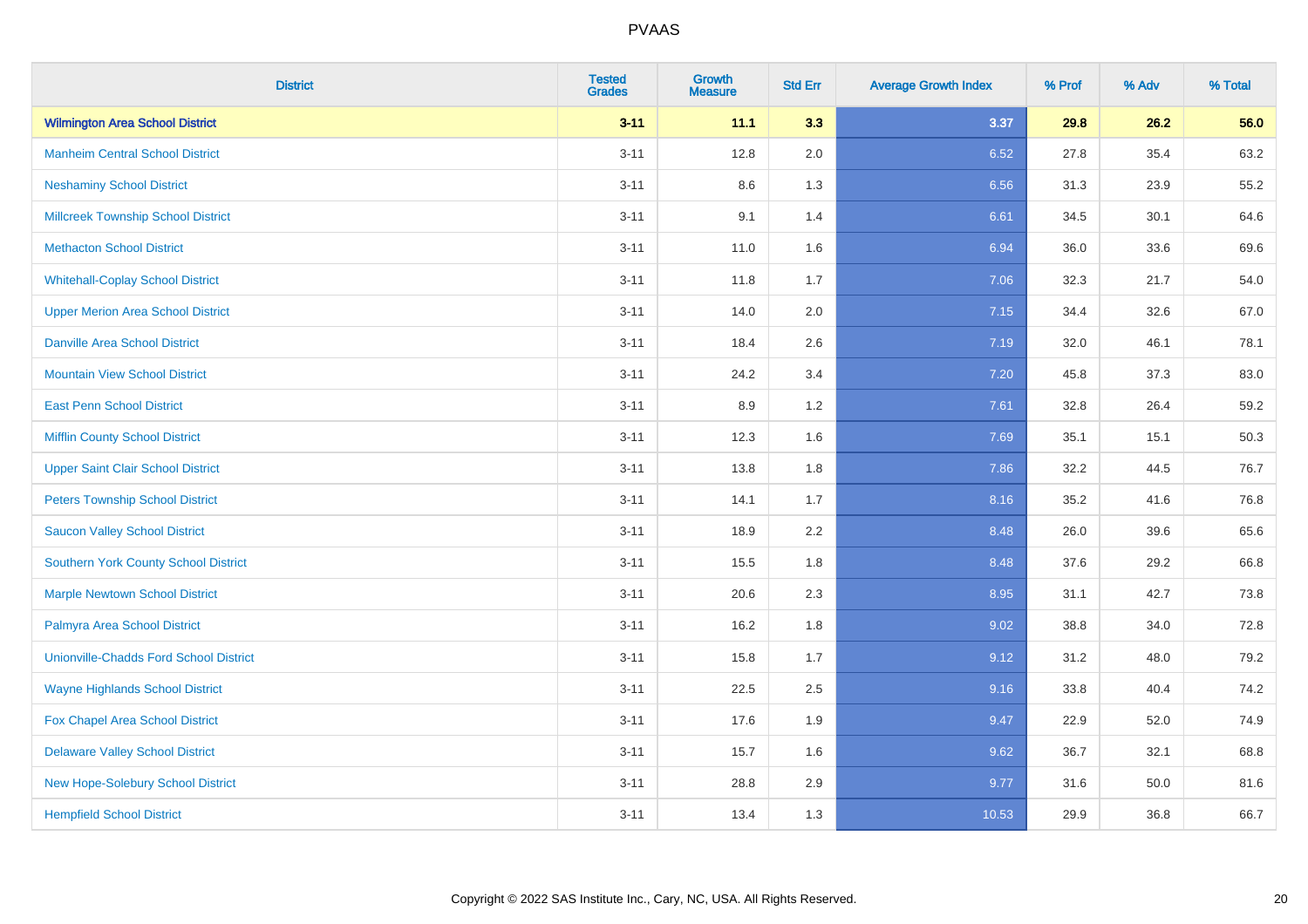| <b>District</b>                           | <b>Tested</b><br><b>Grades</b> | <b>Growth</b><br><b>Measure</b> | <b>Std Err</b> | <b>Average Growth Index</b> | % Prof | % Adv   | % Total |
|-------------------------------------------|--------------------------------|---------------------------------|----------------|-----------------------------|--------|---------|---------|
| <b>Wilmington Area School District</b>    | $3 - 11$                       | 11.1                            | 3.3            | 3.37                        | 29.8   | 26.2    | 56.0    |
| <b>Warwick School District</b>            | $3 - 11$                       | 21.7                            | 1.8            | 11.76                       | 27.7   | 36.3    | 64.0    |
| <b>Littlestown Area School District</b>   | $3 - 11$                       | 28.7                            | 2.4            | 11.83                       | 38.4   | 29.3    | 67.7    |
| <b>Council Rock School District</b>       | $3 - 11$                       | 13.5                            | 1.1            | 12.27                       | 32.0   | 35.4    | 67.4    |
| <b>Souderton Area School District</b>     | $3 - 11$                       | 18.5                            | 1.4            | 12.86                       | 39.2   | 31.2    | 70.4    |
| <b>Colonial School District</b>           | $3 - 11$                       | 22.1                            | 1.6            | 13.55                       | 27.2   | 43.5    | 70.6    |
| <b>Spring-Ford Area School District</b>   | $3 - 11$                       | 16.6                            | 1.2            | 14.02                       | 30.4   | 45.3    | 75.7    |
| <b>Dallastown Area School District</b>    | $3 - 11$                       | 19.9                            | 1.4            | 14.14                       | 36.8   | 34.2    | 71.0    |
| <b>North Allegheny School District</b>    | $3 - 11$                       | 18.0                            | 1.3            | 14.25                       | 30.5   | 42.9    | 73.4    |
| <b>Lower Merion School District</b>       | $3 - 11$                       | 18.9                            | 1.2            | 15.42                       | 29.4   | 48.6    | 78.0    |
| <b>North Penn School District</b>         | $3 - 11$                       | 17.6                            | 1.0            | 17.53                       | 30.8   | 35.7    | 66.4    |
| <b>Central Bucks School District</b>      | $3 - 11$                       | 15.5                            | 0.9            | 17.94                       | 34.8   | 41.4    | 76.2    |
| <b>State College Area School District</b> | $3 - 11$                       | 24.5                            | 1.3            | 18.59                       | 31.9   | 46.9    | 78.8    |
| Norristown Area School District           | $3 - 12$                       | $-25.4$                         | 1.7            | $-15.35$                    | 10.6   | 1.8     | 12.4    |
| Philadelphia City School District         | $3 - 12$                       | $-7.8$                          | $0.6\,$        | $-13.43$                    | 16.4   | 6.5     | 22.9    |
| <b>Allentown City School District</b>     | $3 - 12$                       | $-16.9$                         | 1.4            | $-12.37$                    | 5.9    | 0.4     | 6.3     |
| <b>York City School District</b>          | $3 - 12$                       | $-17.7$                         | 1.8            | $-10.05$                    | 3.2    | 0.7     | 3.9     |
| Ambridge Area School District             | $3 - 12$                       | $-19.4$                         | 2.5            | $-7.64$                     | 23.2   | 5.6     | 28.9    |
| <b>Lancaster School District</b>          | $3-12$                         | $-10.0$                         | 1.4            | $-7.22$                     | 9.0    | 3.9     | 12.8    |
| <b>Hempfield Area School District</b>     | $3-12$                         | $-10.2$                         | 1.6            | $-6.37$                     | 28.1   | 19.2    | 47.3    |
| <b>New Castle Area School District</b>    | $3 - 12$                       | $-13.6$                         | 2.3            | $-5.99$                     | 17.6   | 2.0     | 19.5    |
| <b>West Mifflin Area School District</b>  | $3 - 12$                       | $-11.9$                         | 2.5            | $-4.77$                     | 15.9   | $4.0\,$ | 19.9    |
| <b>Interboro School District</b>          | $3-12$                         | $-8.4$                          | 2.0            | $-4.27$                     | 27.6   | 6.4     | 34.1    |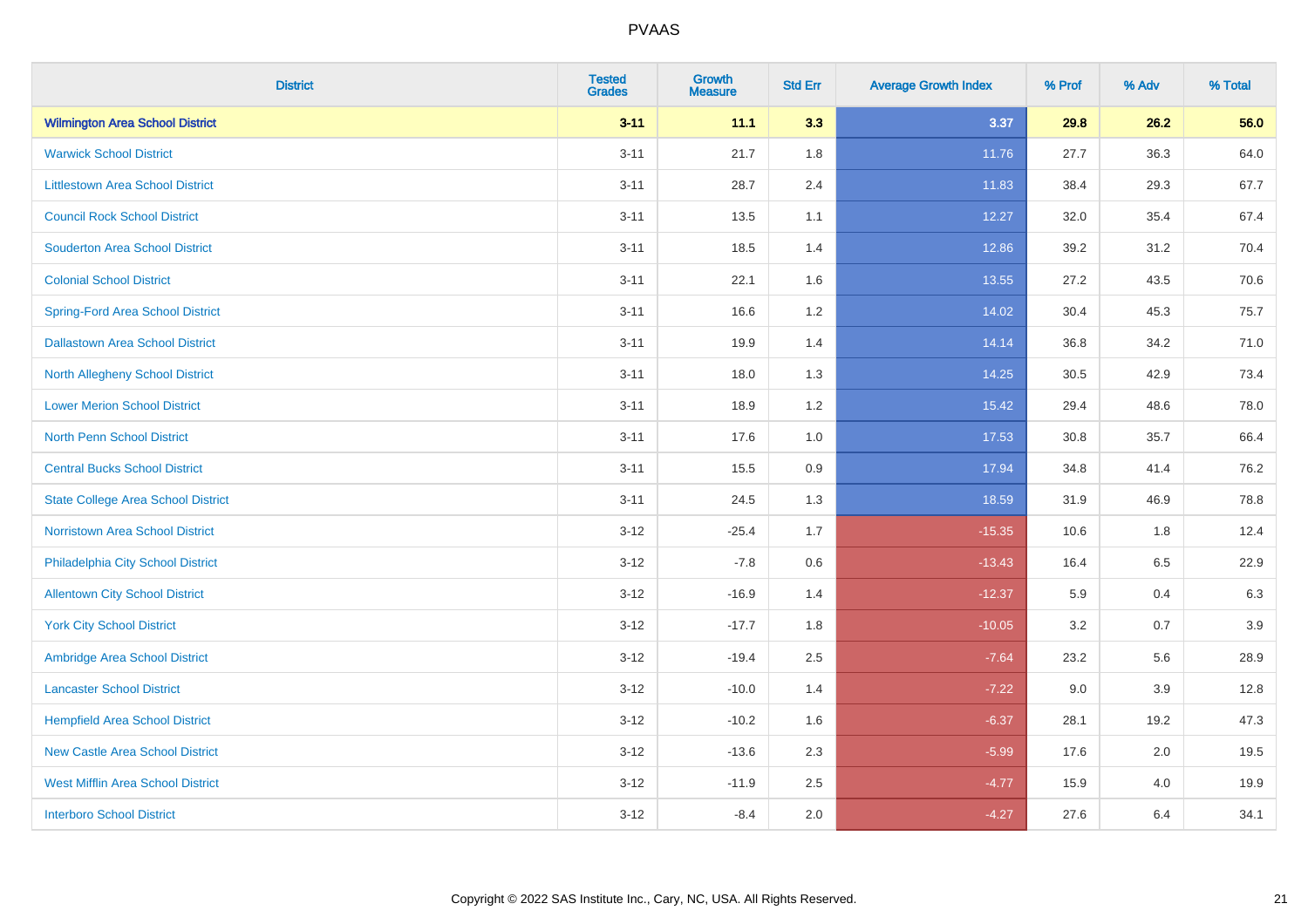| <b>District</b>                                        | <b>Tested</b><br><b>Grades</b> | <b>Growth</b><br><b>Measure</b> | <b>Std Err</b> | <b>Average Growth Index</b> | % Prof | % Adv | % Total |
|--------------------------------------------------------|--------------------------------|---------------------------------|----------------|-----------------------------|--------|-------|---------|
| <b>Wilmington Area School District</b>                 | $3 - 11$                       | 11.1                            | 3.3            | 3.37                        | 29.8   | 26.2  | 56.0    |
| <b>Panther Valley School District</b>                  | $3 - 12$                       | $-13.3$                         | 3.2            | $-4.10$                     | 31.5   | 4.1   | 35.6    |
| <b>Scranton School District</b>                        | $3 - 12$                       | $-10.1$                         | 2.5            | $-4.04$                     | 20.0   | 7.7   | 27.7    |
| <b>Tussey Mountain School District</b>                 | $3 - 12$                       | $-13.0$                         | 3.3            | $-3.93$                     | 11.1   | 3.2   | 14.3    |
| <b>Grove City Area School District</b>                 | $3-12$                         | $-8.8$                          | 2.3            | $-3.89$                     | 25.6   | 16.4  | 42.0    |
| <b>Old Forge School District</b>                       | $3 - 12$                       | $-11.3$                         | 3.1            | $-3.62$                     | 28.6   | 13.2  | 41.8    |
| <b>West York Area School District</b>                  | $3 - 12$                       | $-9.8$                          | 2.7            | $-3.57$                     | 21.9   | 10.9  | 32.8    |
| <b>Montoursville Area School District</b>              | $3 - 12$                       | $-8.4$                          | 2.6            | $-3.17$                     | 38.8   | 18.2  | 57.0    |
| <b>Erie City School District</b>                       | $3 - 12$                       | $-4.5$                          | 1.4            | $-3.09$                     | 13.4   | 6.7   | 20.1    |
| <b>Quakertown Community School District</b>            | $3 - 12$                       | $-4.3$                          | 1.5            | $-2.79$                     | 33.8   | 20.1  | 53.8    |
| <b>Clarion-Limestone Area School District</b>          | $3 - 12$                       | $-10.0$                         | 3.6            | $-2.76$                     | 28.3   | 20.0  | 48.3    |
| Selinsgrove Area School District                       | $3-12$                         | $-5.7$                          | 2.1            | $-2.74$                     | 25.4   | 13.9  | 39.2    |
| <b>Turkeyfoot Valley Area School District</b>          | $3 - 12$                       | $-15.4$                         | 5.8            | $-2.66$                     | 3.8    | 3.8   | $7.6$   |
| <b>Union City Area School District</b>                 | $3 - 12$                       | $-8.7$                          | 3.3            | $-2.59$                     | 29.7   | 10.9  | 40.6    |
| <b>Greater Nanticoke Area School District</b>          | $3 - 12$                       | $-6.8$                          | 2.6            | $-2.58$                     | 15.2   | 8.9   | 24.1    |
| Catasauqua Area School District                        | $3 - 12$                       | $-7.3$                          | 2.8            | $-2.58$                     | 27.1   | 11.2  | 38.3    |
| Pocono Mountain School District                        | $3 - 12$                       | $-4.3$                          | 1.8            | $-2.43$                     | 35.5   | 17.1  | 52.6    |
| <b>Pottsville Area School District</b>                 | $3 - 12$                       | $-4.9$                          | 2.1            | $-2.36$                     | 21.8   | 7.9   | 29.6    |
| <b>Bristol Borough School District</b>                 | $3-12$                         | $-5.9$                          | 2.9            | $-2.00$                     | 27.8   | 3.3   | 31.1    |
| <b>Lincoln Leadership Academy Charter School</b>       | $3 - 12$                       | $-7.4$                          | 3.7            | $-1.99$                     | 6.4    | 2.1   | 8.5     |
| <b>Chester Charter Scholars Academy Charter School</b> | $3 - 12$                       | $-6.2$                          | 3.3            | $-1.88$                     | 2.2    | 0.0   | 2.2     |
| <b>Twin Valley School District</b>                     | $3 - 12$                       | $-3.2$                          | 1.9            | $-1.68$                     | 38.8   | 19.8  | 58.6    |
| <b>Woodland Hills School District</b>                  | $3-12$                         | $-4.2$                          | 2.5            | $-1.66$                     | 10.1   | 1.4   | 11.5    |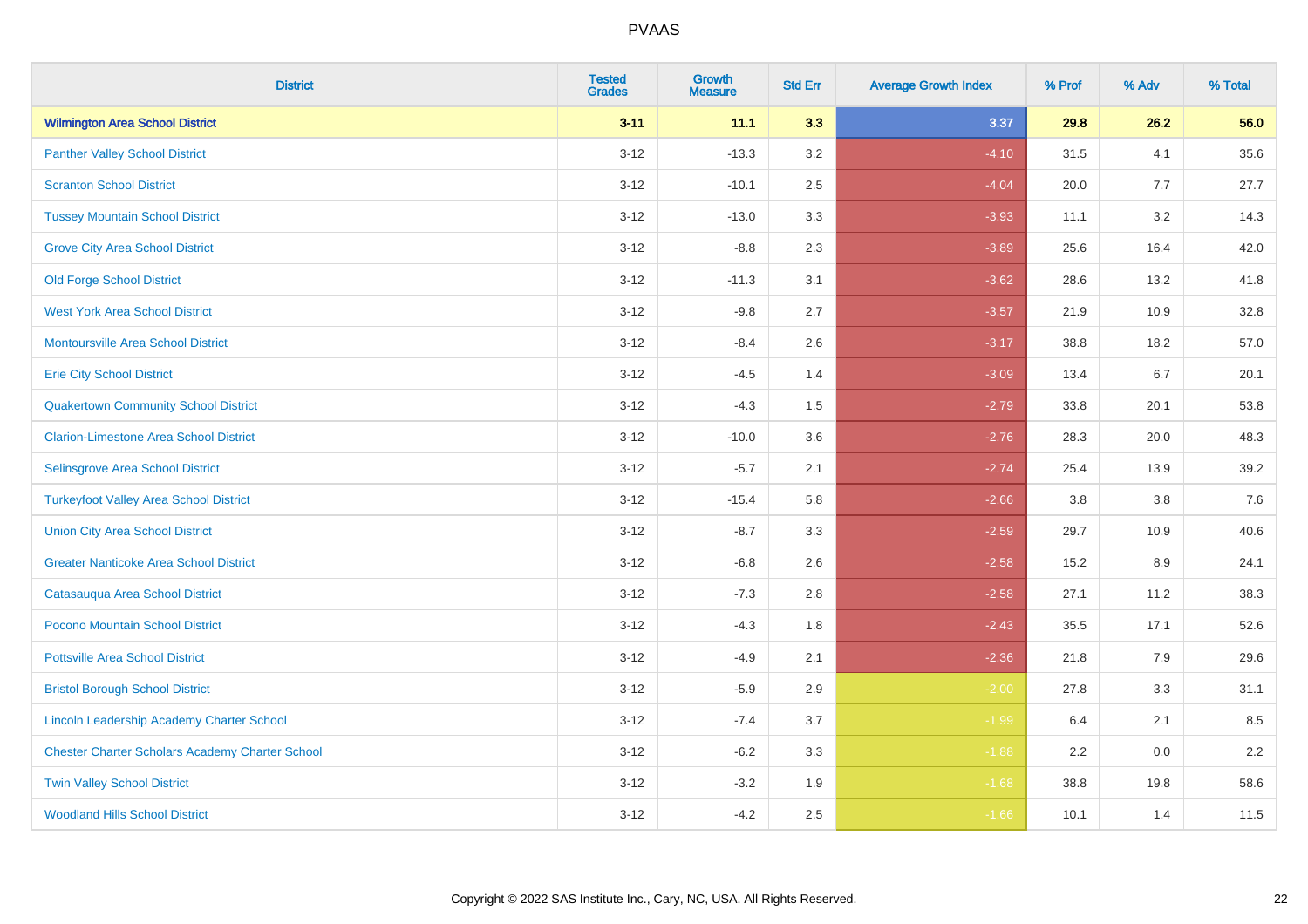| <b>District</b>                                 | <b>Tested</b><br><b>Grades</b> | <b>Growth</b><br><b>Measure</b> | <b>Std Err</b> | <b>Average Growth Index</b> | % Prof | % Adv | % Total |
|-------------------------------------------------|--------------------------------|---------------------------------|----------------|-----------------------------|--------|-------|---------|
| <b>Wilmington Area School District</b>          | $3 - 11$                       | 11.1                            | 3.3            | 3.37                        | 29.8   | 26.2  | 56.0    |
| <b>Conemaugh Valley School District</b>         | $3 - 12$                       | $-6.3$                          | 4.1            | $-1.54$                     | 23.7   | 5.1   | 28.8    |
| <b>Keystone Education Center Charter School</b> | $3 - 12$                       | $-6.5$                          | 5.1            | $-1.28$                     | 0.0    | 0.0   | 0.0     |
| <b>Millville Area School District</b>           | $3 - 12$                       | $-5.6$                          | 4.4            | $-1.26$                     | 31.4   | 11.4  | 42.9    |
| <b>Cameron County School District</b>           | $3-12$                         | $-5.0$                          | 4.4            | $-1.12$                     | 34.9   | 4.8   | 39.7    |
| <b>Wyomissing Area School District</b>          | $3 - 12$                       | $-2.4$                          | 2.6            | $-0.92$                     | 25.6   | 28.1  | 53.7    |
| <b>Conneaut School District</b>                 | $3 - 12$                       | $-2.3$                          | 2.6            | $-0.91$                     | 27.4   | 9.7   | 37.1    |
| <b>Bradford Area School District</b>            | $3 - 12$                       | $-1.8$                          | 2.3            | $-0.79$                     | 31.2   | 16.7  | 47.9    |
| <b>Roberto Clemente Charter School</b>          | $3 - 12$                       | $-3.3$                          | 4.1            | $-0.79$                     | 22.7   | 4.6   | 27.3    |
| <b>Bangor Area School District</b>              | $3 - 12$                       | $-1.2$                          | 2.0            | $-0.60$                     | 25.8   | 12.7  | 38.5    |
| <b>Penns Manor Area School District</b>         | $3 - 12$                       | $-1.9$                          | 3.5            | $-0.55$                     | 24.2   | 3.8   | 28.0    |
| <b>Forest City Regional School District</b>     | $3 - 12$                       | $-1.2$                          | 3.6            | $-0.33$                     | 26.5   | 8.2   | 34.7    |
| <b>Columbia Borough School District</b>         | $3 - 12$                       | $-1.1$                          | 3.6            | $-0.31$                     | 17.2   | 1.7   | 19.0    |
| <b>Cranberry Area School District</b>           | $3 - 12$                       | $-0.9$                          | 3.1            | $-0.29$                     | 25.5   | 9.7   | 35.2    |
| Altoona Area School District                    | $3 - 12$                       | 0.1                             | 1.5            | 0.07                        | 29.0   | 13.8  | 42.8    |
| <b>Central Columbia School District</b>         | $3 - 12$                       | 0.3                             | 2.3            | 0.12                        | 25.4   | 37.6  | 63.0    |
| <b>Tulpehocken Area School District</b>         | $3 - 12$                       | 1.0                             | 4.9            | 0.20                        | 11.5   | 23.1  | 34.6    |
| <b>Ridley School District</b>                   | $3 - 12$                       | 0.3                             | 1.6            | 0.21                        | 32.0   | 10.7  | 42.6    |
| <b>Wilson School District</b>                   | $3 - 12$                       | $0.5\,$                         | 1.5            | 0.32                        | 30.4   | 25.5  | 55.9    |
| <b>Avella Area School District</b>              | $3-12$                         | 1.6                             | 4.7            | 0.34                        | 34.8   | 7.2   | 42.0    |
| <b>Annville-Cleona School District</b>          | $3 - 12$                       | 1.1                             | 2.4            | 0.45                        | 34.8   | 13.6  | 48.5    |
| Daniel Boone Area School District               | $3 - 12$                       | $0.9\,$                         | 1.9            | 0.46                        | 28.9   | 22.0  | 51.0    |
| <b>Union School District</b>                    | $3-12$                         | 2.5                             | 3.7            | 0.69                        | 17.9   | 10.4  | 28.4    |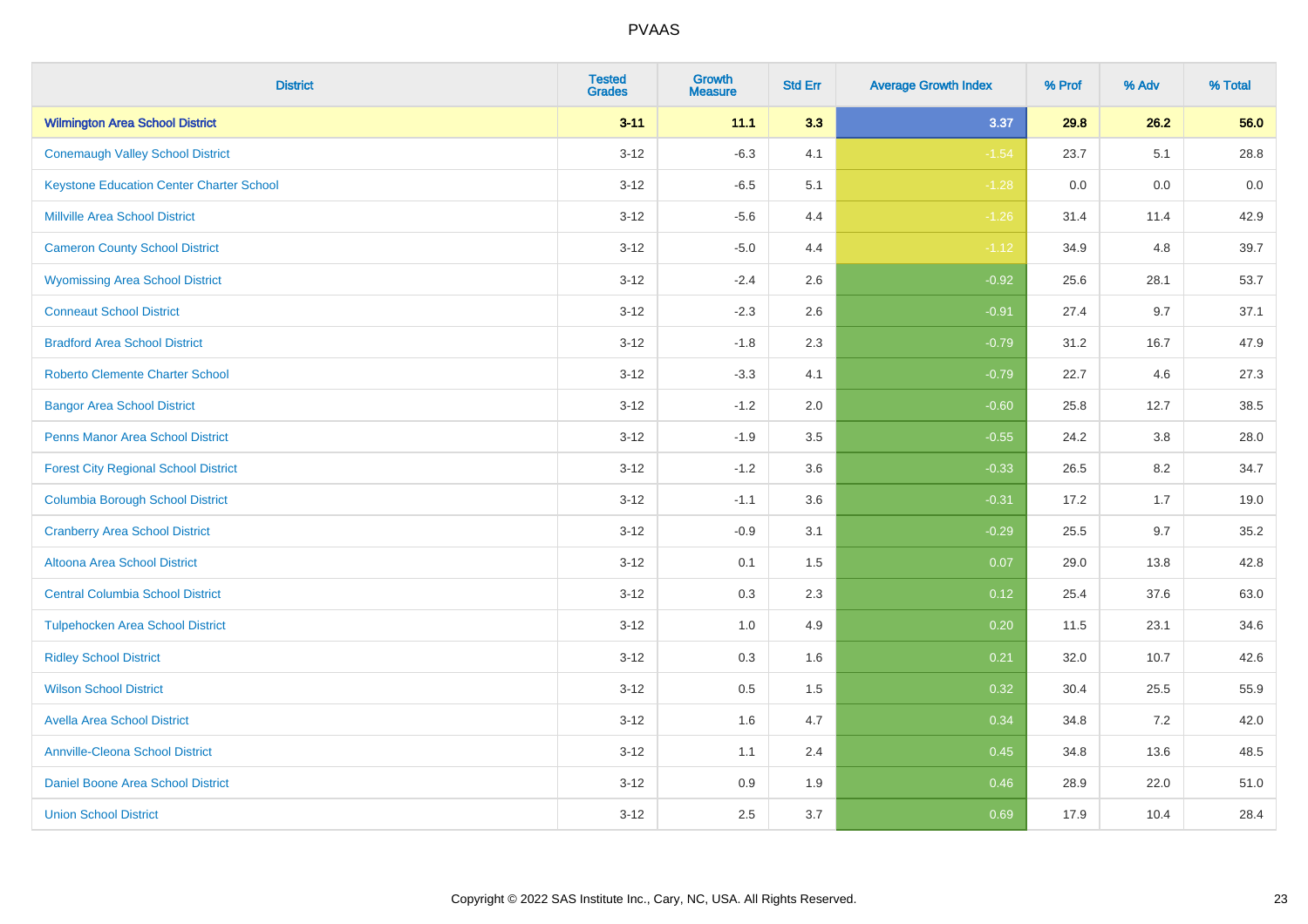| <b>District</b>                                 | <b>Tested</b><br><b>Grades</b> | <b>Growth</b><br><b>Measure</b> | <b>Std Err</b> | <b>Average Growth Index</b> | % Prof | % Adv   | % Total |
|-------------------------------------------------|--------------------------------|---------------------------------|----------------|-----------------------------|--------|---------|---------|
| <b>Wilmington Area School District</b>          | $3 - 11$                       | 11.1                            | 3.3            | 3.37                        | 29.8   | 26.2    | 56.0    |
| <b>North Clarion County School District</b>     | $3 - 12$                       | 3.4                             | 4.1            | 0.83                        | 45.0   | 18.8    | 63.8    |
| <b>Pottstown School District</b>                | $3 - 12$                       | 2.0                             | 2.2            | 0.88                        | 19.4   | $6.2\,$ | 25.6    |
| <b>Eastern Lancaster County School District</b> | $3 - 12$                       | 2.9                             | 3.2            | 0.91                        | 35.2   | 36.4    | 71.6    |
| <b>Brownsville Area School District</b>         | $3 - 12$                       | 3.9                             | 3.8            | 1.04                        | 22.0   | 8.5     | 30.5    |
| People For People Charter School                | $3 - 12$                       | 6.4                             | 5.6            | 1.15                        | 2.4    | 0.0     | 2.4     |
| <b>Newport School District</b>                  | $3-12$                         | $3.8\,$                         | 3.3            | 1.17                        | 38.8   | 10.4    | 49.2    |
| <b>Upper Dublin School District</b>             | $3 - 12$                       | 2.1                             | 1.8            | 1.19                        | 34.7   | 30.0    | 64.7    |
| <b>Purchase Line School District</b>            | $3 - 12$                       | 4.3                             | 3.3            | 1.30                        | 32.3   | 9.0     | 41.4    |
| <b>Chestnut Ridge School District</b>           | $3 - 12$                       | 4.0                             | 2.9            | 1.38                        | 33.2   | 11.0    | 44.2    |
| <b>Conemaugh Township Area School District</b>  | $3 - 12$                       | 4.8                             | 3.5            | 1.39                        | 30.9   | 27.8    | 58.8    |
| Susquehanna Township School District            | $3 - 12$                       | 3.9                             | 2.7            | 1.45                        | 19.0   | 13.1    | 32.0    |
| <b>Northern Potter School District</b>          | $3 - 12$                       | 6.8                             | 4.6            | 1.48                        | 30.6   | 11.1    | 41.7    |
| <b>South Western School District</b>            | $3-12$                         | 2.5                             | 1.7            | 1.48                        | 36.2   | 19.7    | 55.9    |
| <b>Smethport Area School District</b>           | $3 - 12$                       | 5.8                             | 3.8            | 1.52                        | 24.6   | 20.0    | 44.6    |
| <b>Waynesboro Area School District</b>          | $3-12$                         | 3.0                             | 1.8            | 1.67                        | 26.0   | 23.5    | 49.5    |
| <b>West Shore School District</b>               | $3-12$                         | 2.2                             | 1.3            | 1.68                        | 31.8   | 15.2    | 47.1    |
| <b>Wyalusing Area School District</b>           | $3 - 12$                       | 5.7                             | 3.2            | 1.78                        | 38.6   | 12.9    | 51.4    |
| <b>Oswayo Valley School District</b>            | $3 - 12$                       | 9.9                             | 5.1            | 1.93                        | 26.5   | 44.1    | 70.6    |
| Pennsylvania Distance Learning Charter School   | $3-12$                         | 6.8                             | 3.4            | 1.99                        | 19.8   | $6.2\,$ | 25.9    |
| <b>Mckeesport Area School District</b>          | $3-12$                         | 4.6                             | 2.2            | 2.14                        | 21.1   | 4.4     | 25.5    |
| Northern Lehigh School District                 | $3 - 12$                       | 6.1                             | 2.5            | 2.42                        | 21.4   | 18.0    | 39.3    |
| Northern Tioga School District                  | $3-12$                         | 6.8                             | 2.6            | 2.64                        | 25.0   | 16.9    | 41.9    |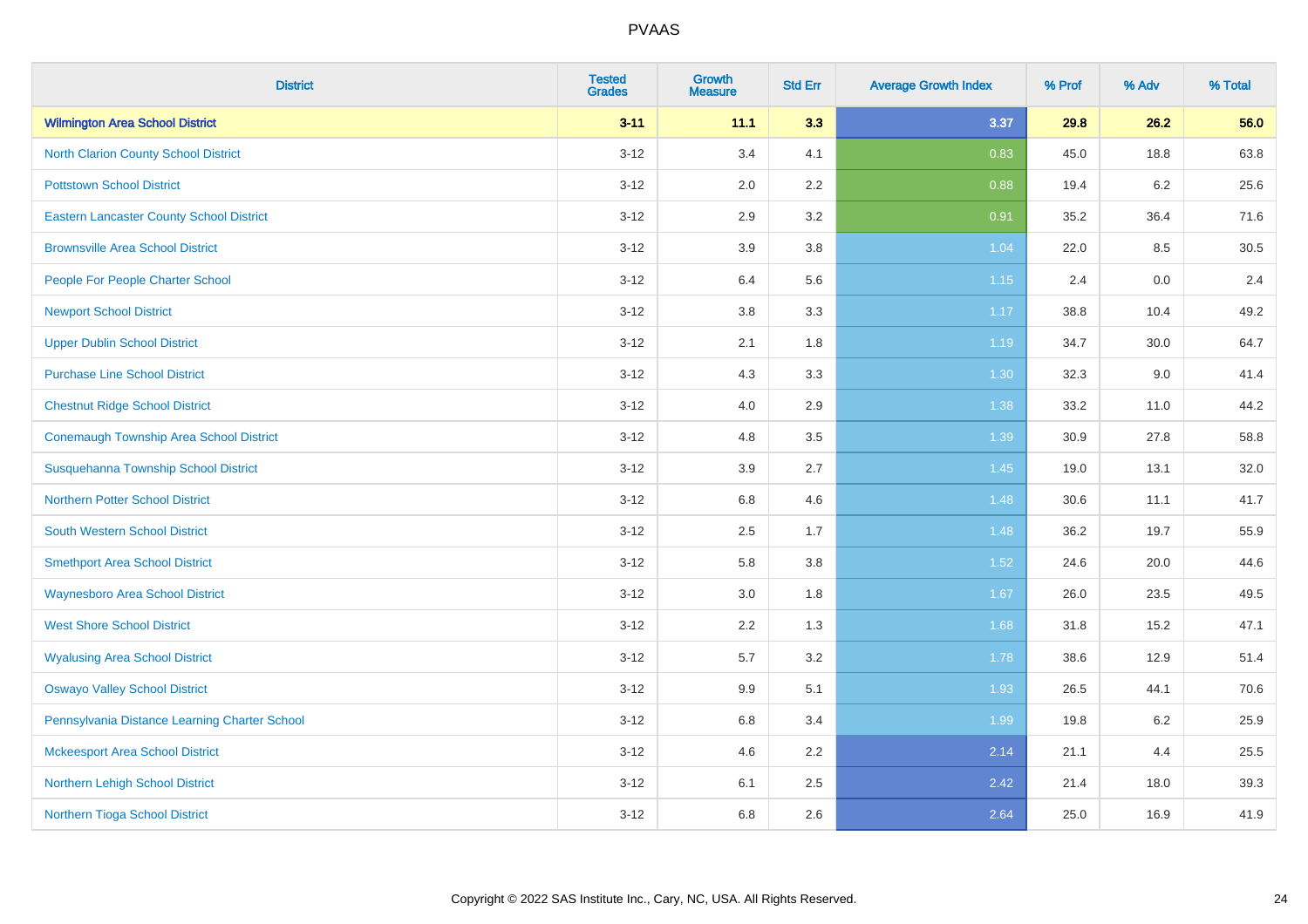| <b>District</b>                           | <b>Tested</b><br><b>Grades</b> | <b>Growth</b><br><b>Measure</b> | <b>Std Err</b> | <b>Average Growth Index</b> | % Prof | % Adv | % Total |
|-------------------------------------------|--------------------------------|---------------------------------|----------------|-----------------------------|--------|-------|---------|
| <b>Wilmington Area School District</b>    | $3 - 11$                       | 11.1                            | 3.3            | 3.37                        | 29.8   | 26.2  | 56.0    |
| <b>Tamaqua Area School District</b>       | $3 - 12$                       | 6.5                             | 2.4            | 2.72                        | 34.3   | 17.5  | 51.8    |
| <b>Donegal School District</b>            | $3 - 12$                       | 5.9                             | 2.2            | 2.72                        | 34.1   | 23.1  | 57.2    |
| <b>Apollo-Ridge School District</b>       | $3 - 12$                       | 9.5                             | 3.0            | 3.23                        | 34.0   | 9.4   | 43.4    |
| <b>Kutztown Area School District</b>      | $3 - 12$                       | 9.3                             | 2.8            | 3.34                        | 38.5   | 14.6  | 53.2    |
| <b>William Penn School District</b>       | $3 - 12$                       | 7.0                             | 1.9            | 3.61                        | 14.0   | 7.2   | 21.3    |
| <b>Dover Area School District</b>         | $3-12$                         | 7.1                             | 1.9            | 3.78                        | 33.0   | 18.7  | 51.7    |
| <b>Juniata County School District</b>     | $3 - 12$                       | 7.7                             | 2.0            | 3.81                        | 22.9   | 18.9  | 41.8    |
| <b>Radnor Township School District</b>    | $3 - 12$                       | 7.5                             | 1.9            | 4.03                        | 33.0   | 38.3  | 71.3    |
| <b>Elizabethtown Area School District</b> | $3 - 12$                       | 7.1                             | 1.7            | 4.19                        | 36.4   | 27.6  | 64.0    |
| <b>West Allegheny School District</b>     | $3 - 12$                       | 8.6                             | 2.0            | 4.34                        | 37.3   | 27.2  | 64.5    |
| <b>Conewago Valley School District</b>    | $3 - 12$                       | 7.6                             | 1.7            | 4.46                        | 41.3   | 19.4  | 60.6    |
| <b>Easton Area School District</b>        | $3 - 12$                       | 6.3                             | 1.3            | 4.91                        | 24.1   | 13.0  | 37.1    |
| Pen Argyl Area School District            | $3 - 12$                       | 12.8                            | 2.5            | 5.10                        | 28.5   | 23.8  | 52.3    |
| Penns Valley Area School District         | $3 - 12$                       | 14.1                            | 2.6            | 5.33                        | 29.6   | 23.3  | 52.9    |
| <b>Hermitage School District</b>          | $3 - 12$                       | 14.0                            | 2.5            | 5.59                        | 34.0   | 27.0  | 61.0    |
| Lampeter-Strasburg School District        | $3-12$                         | 11.0                            | 1.9            | 5.69                        | 35.4   | 32.3  | 67.7    |
| <b>Camp Hill School District</b>          | $3 - 12$                       | 20.7                            | 2.9            | 7.00                        | 32.3   | 41.4  | 73.7    |
| <b>Manheim Township School District</b>   | $3 - 12$                       | 10.9                            | 1.5            | 7.51                        | 30.9   | 31.0  | 61.9    |
| <b>Upper Darby School District</b>        | $3-12$                         | 11.2                            | 1.4            | 8.28                        | 23.8   | 11.8  | 35.6    |
| <b>Central York School District</b>       | $3-12$                         | 12.9                            | 1.5            | 8.64                        | 31.4   | 24.1  | 55.5    |
| <b>Loyalsock Township School District</b> | $3 - 12$                       | 26.7                            | 2.7            | 9.92                        | 36.8   | 35.1  | 71.9    |
| <b>Tyrone Area School District</b>        | $3-12$                         | 29.2                            | 2.3            | 12.86                       | 36.6   | 29.1  | 65.7    |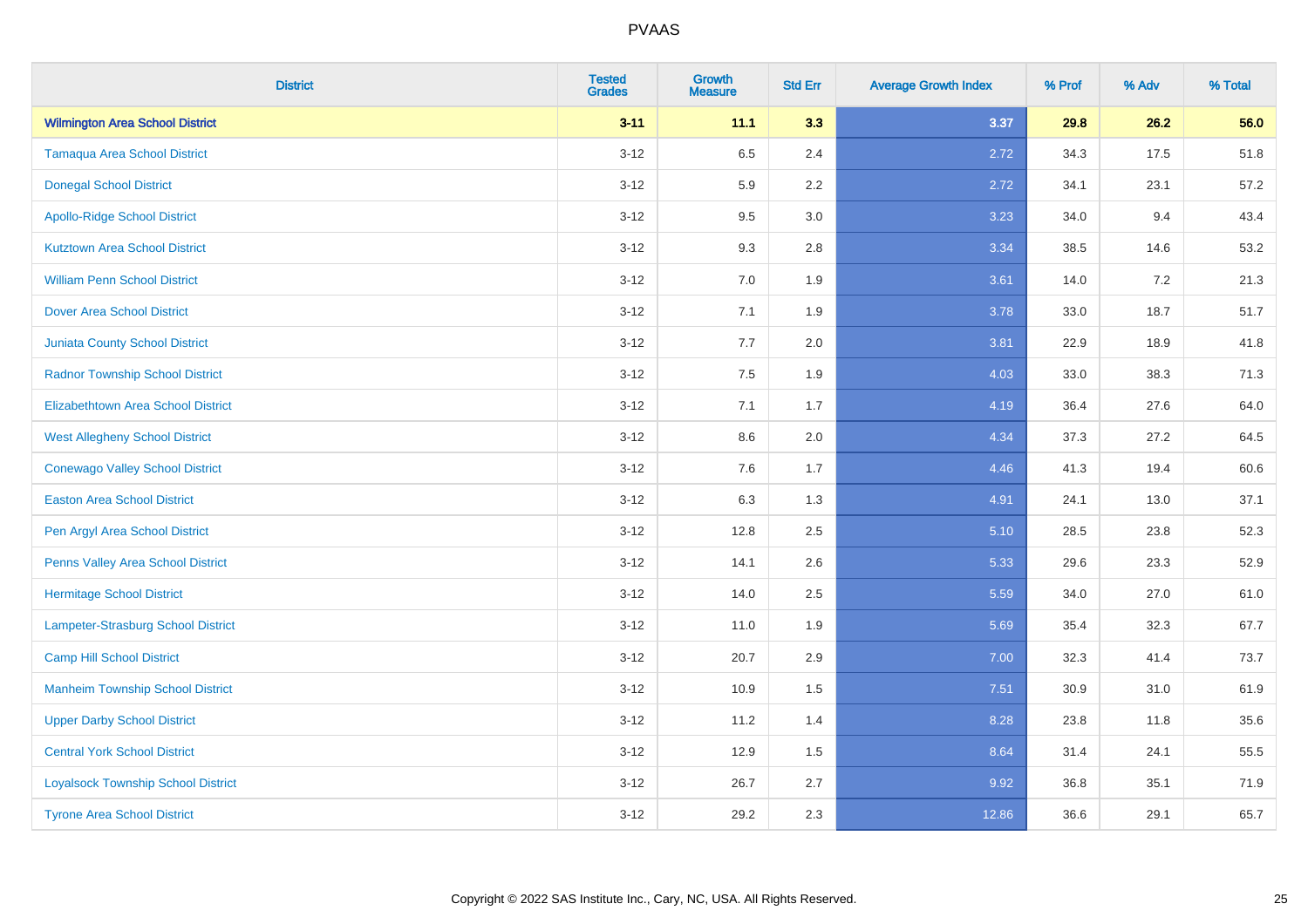| <b>District</b>                                                       | <b>Tested</b><br><b>Grades</b> | <b>Growth</b><br><b>Measure</b> | <b>Std Err</b> | <b>Average Growth Index</b> | % Prof | % Adv | % Total |
|-----------------------------------------------------------------------|--------------------------------|---------------------------------|----------------|-----------------------------|--------|-------|---------|
| <b>Wilmington Area School District</b>                                | $3 - 11$                       | 11.1                            | 3.3            | 3.37                        | 29.8   | 26.2  | 56.0    |
| <b>Cumberland Valley School District</b>                              | $3 - 12$                       | 18.6                            | 1.2            | 15.79                       | 31.3   | 39.2  | 70.5    |
| <b>Environmental Charter School At Frick Park</b>                     | $3-9$                          | $-6.2$                          | 3.7            | $-1.67$                     | 25.9   | 3.4   | 29.3    |
| Esperanza Academy Charter School                                      | $4 - 11$                       | 2.1                             | 2.1            | 1.01                        | 14.2   | 3.6   | 17.8    |
| <b>Mastery Charter School - Pickett Campus</b>                        | $6 - 10$                       | 2.7                             | 4.2            | 0.65                        | 20.6   | 0.0   | 20.6    |
| <b>Innovative Arts Academy Charter School</b>                         | $6 - 11$                       | $-7.2$                          | 2.5            | $-2.83$                     | 2.0    | 0.0   | 2.0     |
| La Academia Partnership Charter School                                | $6 - 11$                       | $-15.5$                         | 5.7            | $-2.70$                     | 2.3    | 0.0   | 2.3     |
| Perseus House Charter School Of Excellence                            | $6 - 11$                       | $-6.4$                          | 2.6            | $-2.50$                     | 0.9    | 0.0   | 0.9     |
| Urban Pathways 6-12 Charter School                                    | $6 - 11$                       | $-4.1$                          | 5.7            | $-0.72$                     | 0.0    | 0.0   | $0.0\,$ |
| <b>Evergreen Community Charter School</b>                             | $6 - 11$                       | $-1.1$                          | 4.7            | $-0.23$                     | 34.6   | 26.9  | 61.5    |
| Boys Latin Of Philadelphia Charter School                             | $6 - 12$                       | $-8.0$                          | 2.7            | $-3.02$                     | 1.4    | 0.0   | 1.4     |
| Center For Student Learning Charter School At Pennsbury               | $6 - 12$                       | $-3.3$                          | 6.0            | $-0.55$                     | 23.1   | 0.0   | 23.1    |
| Dr Robert Ketterer Charter School Inc                                 | $6 - 12$                       | 7.1                             | 4.3            | 1.66                        | 7.3    | 1.7   | 9.0     |
| 21st Century Cyber Charter School                                     | $6 - 12$                       | 6.6                             | 2.1            | 3.16                        | 29.0   | 21.8  | 50.8    |
| <b>Mastery Charter School - Gratz Campus</b>                          | $7 - 10$                       | $-9.5$                          | 4.6            | $-2.09$                     | 0.0    | 3.4   | 3.4     |
| Mastery Charter School - Shoemaker Campus                             | $7 - 10$                       | $-2.3$                          | 2.8            | $-0.81$                     | 10.1   | 3.7   | 13.8    |
| <b>Lincoln Park Performing Arts Charter School</b>                    | $7 - 11$                       | $-14.9$                         | 2.7            | $-5.45$                     | 39.3   | 8.9   | 48.2    |
| <b>Achievement House Charter School</b>                               | $7 - 11$                       | $-8.2$                          | 3.6            | $-2.28$                     | 16.7   | 2.8   | 19.4    |
| <b>Mastery Charter High School-Lenfest Campus</b>                     | $7 - 11$                       | $-1.8$                          | 5.8            | $-0.30$                     | 26.3   | 0.0   | 26.3    |
| <b>West Side CTC</b>                                                  | $9 - 10$                       | $-32.0$                         | 3.9            | $-8.16$                     | 5.9    | 0.0   | 5.9     |
| Lehigh Valley Charter High School For The Arts                        | $9 - 10$                       | $-11.8$                         | 2.5            | $-4.76$                     | 28.9   | 5.7   | 34.6    |
| <b>Columbia-Montour AVTS</b>                                          | $9 - 10$                       | $-7.1$                          | 2.8            | $-2.52$                     | 19.5   | 3.2   | 22.7    |
| Preparatory Charter School Of Mathematics, Science, Tech, And Careers | $9 - 10$                       | $-5.1$                          | 2.5            | $-2.03$                     | 6.3    | 1.4   | 7.7     |